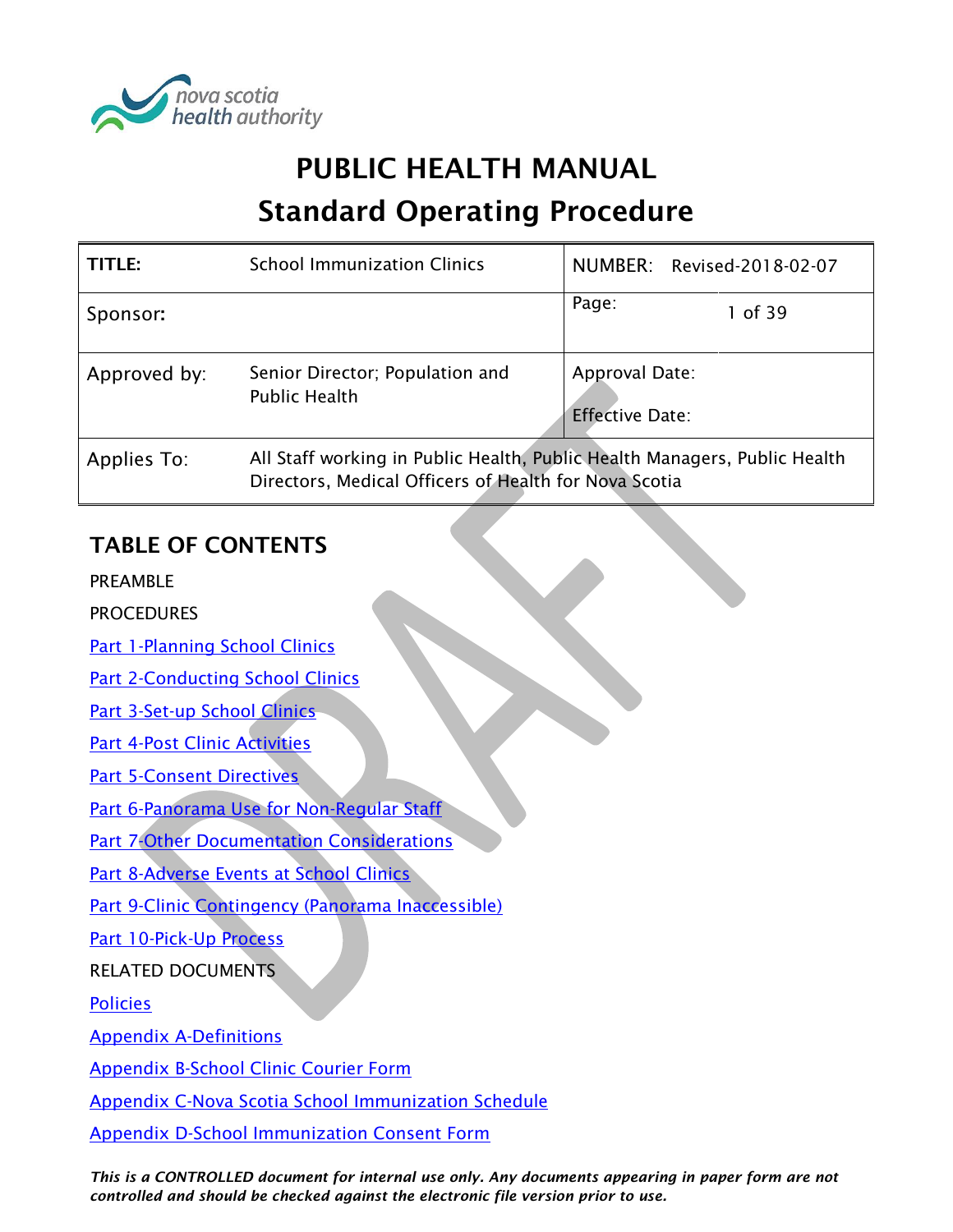#### *School Immunization Clinics Page 2 of 39*

[Appendix E-Sample Reciprocal Immunization Form](#page-29-0) [Appendix F-Vaccine Order Request Form: Special Order](#page-30-0) [Appendix G-School Vaccine Usage Form](#page-31-0) [Appendix H-SIMS Reporting Faints: A Step-By-Step How-To Guide](#page-32-0)

# PREAMBLE

Effective immunization programs are essential to the prevention and control of many infectious diseases (Public Health Agency of Canada, 2016). The Nova Scotia Publicly Funded Immunization Program offers immunization to grade 7 students as outlined in the Nova Scotia School Immunization Schedule [AppendixB.](#page-26-0) Public Health Staff will determine vaccine eligibility as per the Department of Health and Wellness Publicly Funded Vaccine/Immunoglobulin Eligibility Policy.

[https://novascotia.ca/dhw/CDPC/documents/150706\\_Vaccine\\_Immunoglobin\\_eligibility\\_fin](https://novascotia.ca/dhw/CDPC/documents/150706_Vaccine_Immunoglobin_eligibility_final.pdf) [al.pdf](https://novascotia.ca/dhw/CDPC/documents/150706_Vaccine_Immunoglobin_eligibility_final.pdf)

The purpose of this Standard Operating Procedure (SOP) is to outline the planning, implementation and follow-up clinic processes for immunizers and other Staff working in the public health school-based immunization programs. This SOP captures students receiving immunization within public or private school contexts; a separate SOP provides additional direction for home schooled students. Panorama software will be used to document pre, during and post clinic activities as outlined in this SOP.

# **PROCEDURE**

# <span id="page-1-0"></span>PART 1-PLANNING SCHOOL CLINICS

# Vaccine and Supplies Required for School Immunization Clinics

- Prior to the start and at set intervals throughout the School Immunization Program each year, inventory of supplies ordered from stores and vaccine is requisitioned from the Provincial Biological Depot.
- Where required in a zone, the Immunization Team may prepare the 'school immunization clinic courier' form [Appendix](#page-26-0) B which outlines student target number and schedule for clinic deliveries.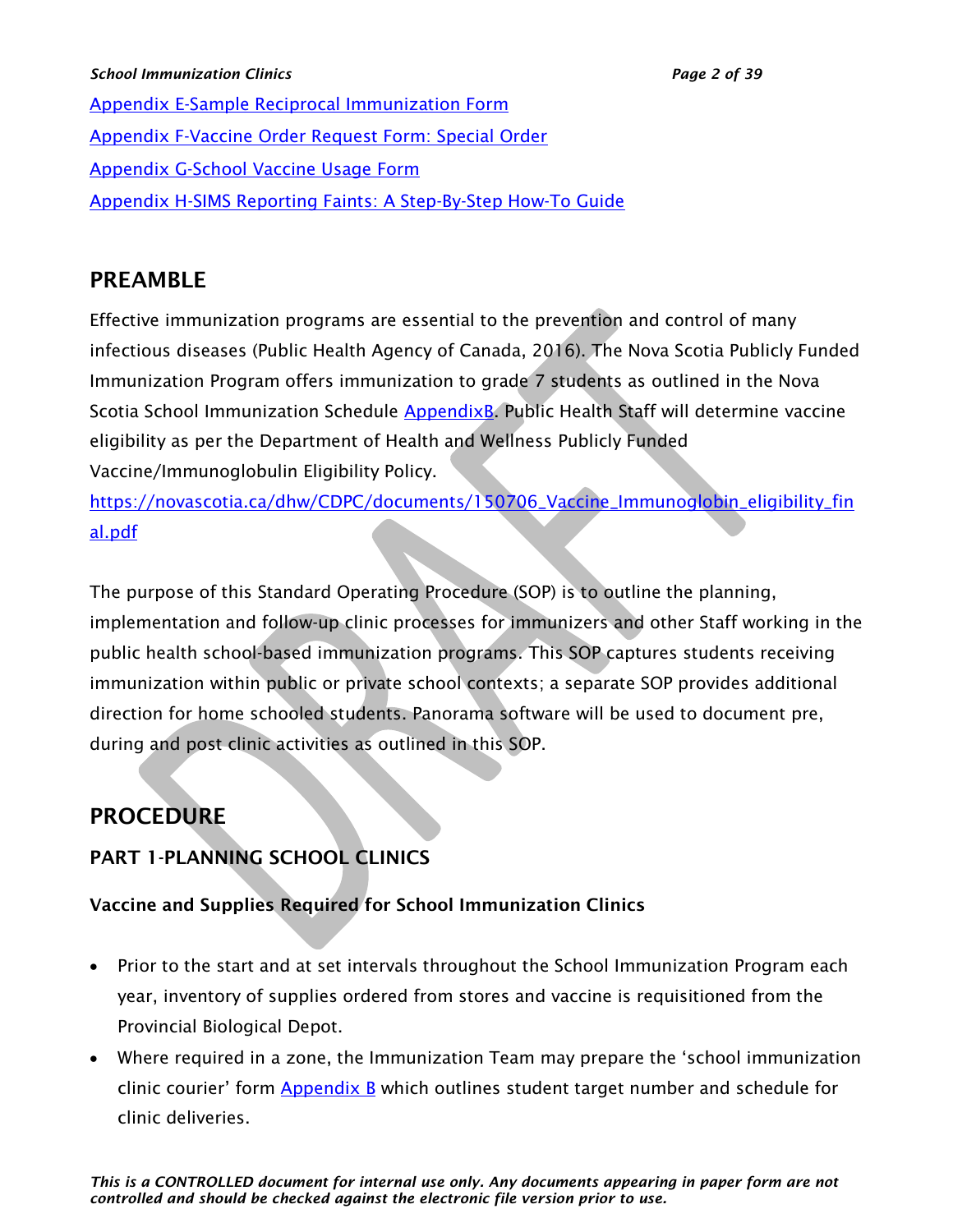#### Role of the Clinic Lead

- Identify the target group as per the provincial school immunization schedule. [Appendix](#page-27-0) [C](#page-27-0)
- Select the date(s) and location for the clinic in collaboration with the school.
- If the clinic is at a public school, the clinic lead sends blank consent forms to the school. [Appendix](#page-28-0) D
	- $\circ$  The school is asked to distribute consent forms to parents for completion as soon as possible.
	- $\circ$  The school is asked to collect completed consent forms for Public Health pick up; timelines for pick-up to be determined within the zones.
	- o Zones are responsible to ensure sufficient time is allotted for consent entry into Panorama at least one week prior to clinic dates.
- If the clinic is at private school, the clinic lead contacts the school to request class list(s) be sent to public health.
	- o Lists will then be uploaded to Panorama for use in the creation of clinic events. *\*determine how/who these lists are sent to for uploading to Panorama (i.e. will the clinic lead send an online ticket to Panorama support?)*
- Assess the staff and supply needs as per zone requirements based on expected number of students to be immunized, distance to be travelled, resources available and existing zone protocols.
	- $\circ$  The following formula may be useful to assist in the determination of staffing needs: *Target # of Students X 15 (max minutes per student)/240 (4 hours) =the number of nurses needed + 1 person for recovery*
- Recruit staff as per established zone process.
- Ensure verification of the inventory on hand in the zone. Sufficient quantity may be considered as the target number of expected students plus 10% surplus in case of additional students, wastage, or other unforeseen circumstances on clinic day.
	- o If sufficient quantity is on hand, the planning stage is complete.

### Role of the Zone Bio-Coordinator

 $\circ$  If an insufficient quantity is on hand, the Zone Bio-Coordinator secures stock a minimum of one week prior to the scheduled date of clinic.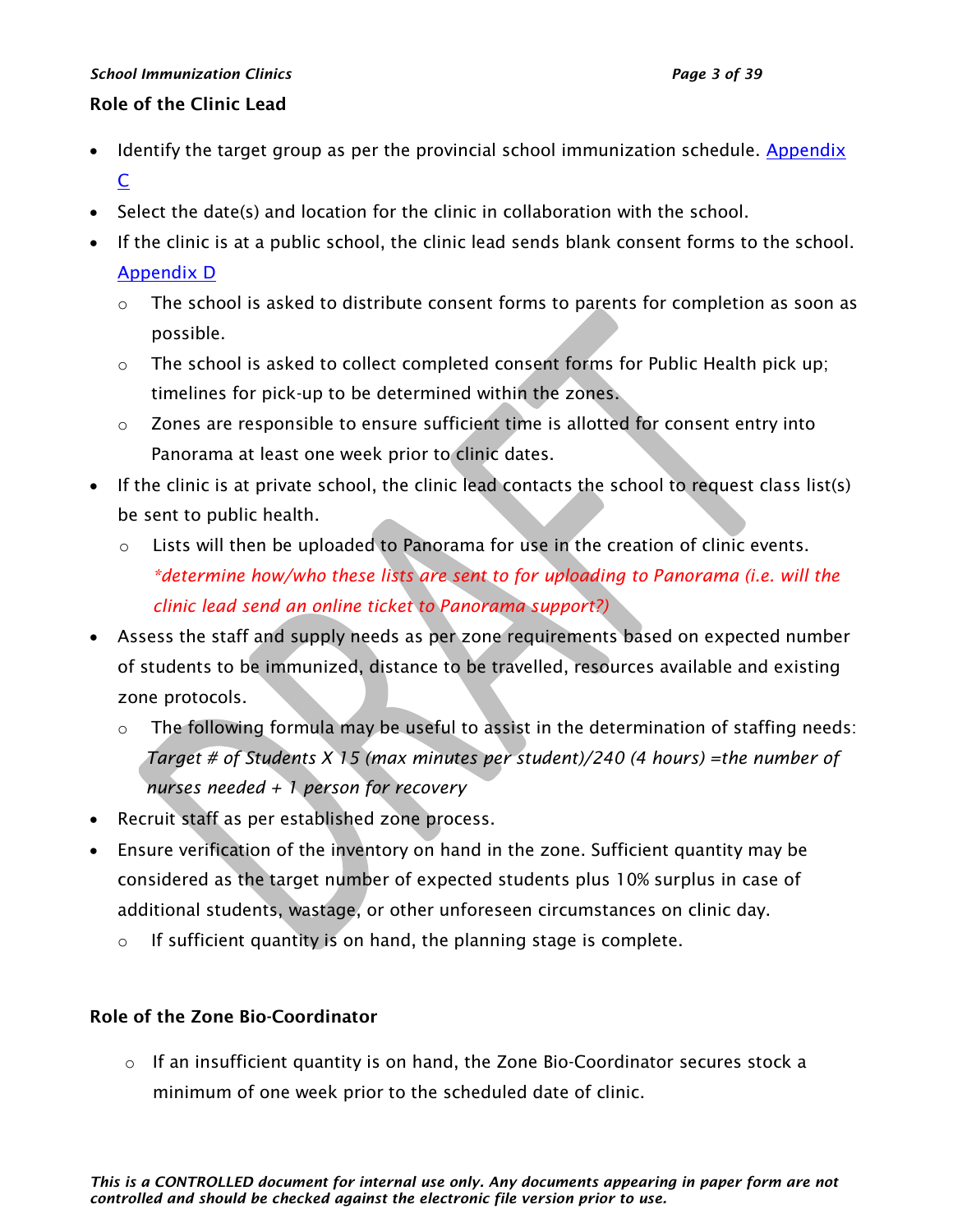#### *School Immunization Clinics Page 4 of 39*

#### Role of the Nurse Immunizer

- Immunizers will confirm their availability with the Clinic Lead as soon as possible if recruitment for a clinic is requested.
- All immunizers must have current immunization competency and certification as outlined in the NSHA Immunization Policy *[hyperlink to new policy when approved]*, the NSHA SOP [hyperlink to new SOP once available] and the Nova Scotia Immunization Manual <http://novascotia.ca/dhw/cdpc/documents/Immunization-Manual.pdf>

# <span id="page-3-0"></span>PART 2-SET UP SCHOOL CLINICS

- Each clinic lead, nurse immunizer and admin/data entry clerk who are attending school clinics will be required to go equipped with a dedicated laptop device for use of Panorama onsite.
	- o Devices may not be shared as each user will need access to their own account.
	- o For those Staff who have not been assigned a regular laptop for day to day use (i.e. temporary/casual positions) the zones will have a process in place to ensure availability of a device for use at the clinic.
- Timing for set-up of clinics is at the discretion of each zone based on resources.
	- o At a minimum, event set-up and consent entry should be completed in Panorama one week prior to the scheduled clinic.
		- Where consent has not been received from a parent this far in advance, it should be entered into Panorama as soon as possible.

# Role of the Admin/Data Entry Clerk

- Search Panorama for the school immunization event. [\[User Guide\]](https://support.novascotia.ca/sites/default/files/docs/immunization-user-guides/PNS%20User%20Guide%20IMM%20202%20-%20Mass%20Immunization%20Events.pdf)
	- o If the event exists, update event information as required.
	- o If the event does not exist, create the immunization event.
		- **The naming convention used for school clinics is "zone-venue-date"** (i.e. WZ-Middleton Regional-YYYYMMDD)
- Lookup the Service Delivery Location (SDL.) [\[User Guide\]](https://support.novascotia.ca/sites/default/files/docs/immunization-user-guides/PNS%20User%20Guide%20IMM%20202%20-%20Mass%20Immunization%20Events.pdf)
	- o If the SDL exists, set the event to the SDL.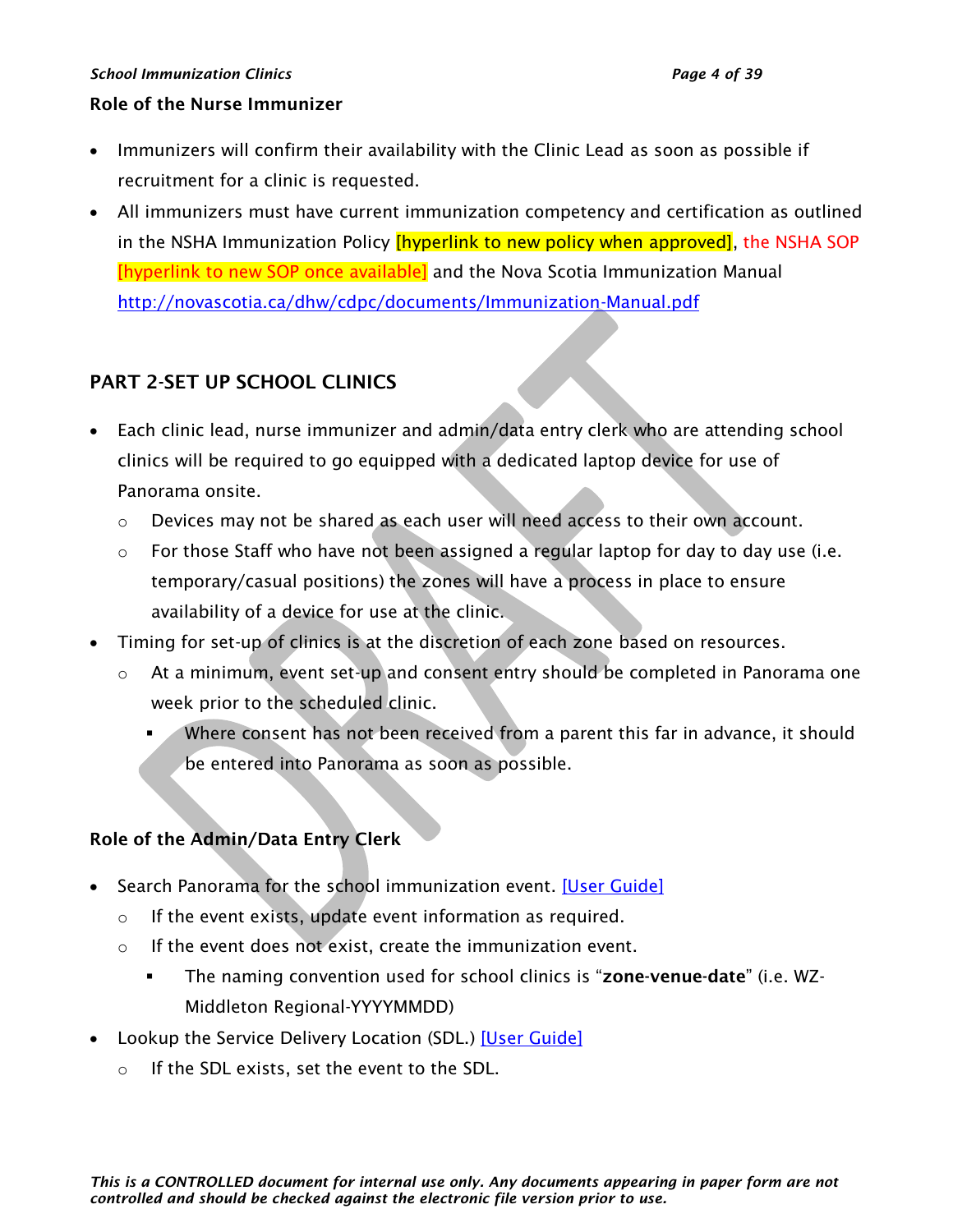#### *School Immunization Clinics Page 5 of 39*

 $\circ$  If the SDL does not exist, submit a ticket to the online help desk to request support in setting up a new SDL.

<https://ictservices.nshealth.ca/assystnet/application/assystNET.jsp>

- Add the immunizing agents to the event. All four school vaccines must be added to each round of clinics. [\[User Guide\]](https://support.novascotia.ca/sites/default/files/docs/immunization-user-guides/PNS%20User%20Guide%20IMM%20202%20-%20Mass%20Immunization%20Events.pdf)
- Search the client (student) name by school and grade under the "advanced search" option.
	- $\circ$  If the student already exists in Panorama, review and update the profile. [\[User Guide\]](https://support.novascotia.ca/sites/default/files/docs/immunization-user-guides/PNS%20User%20Guide%20IMM%20202%20-%20Mass%20Immunization%20Events.pdf)
		- When new student names are added to class lists, school information should be confirmed in the client profile.
	- o If the student does not exist, create a new client profile. [User quide]
		- In order to ensure the accuracy of data for reporting purposes and to minimize duplicate profile entries, it is extremely important that a careful and extensive client search is completed prior to creating a new profile.
			- **EXED Always search first using a Nova Scotia HCN as the only criteria** 
				- If no HCN, the first search may be done using an alternate client number from the drop down list.
			- **.** If a HCN or other client number is unknown, not applicable, or the client is not found in a search using this criteria; clear the HCN field and search using the following criteria in any combination available:
				- Name (first and last); gender; date of birth
			- **If still no results; search only the client first and last name using a** wildcard symbol AND/OR a phonetic match
			- A minimum of three searches must be attempted prior to the creation of any new client profile.
	- $\circ$  If duplicate profiles are found for the same client, follow the process for reporting duplicates. [\[hyperlink to Part 7-Other Documentation Considerations\]](#page-14-0)

# Role of the Clinic Lead

• Add the provider (Nurse Immunizer) details to the event once availability for the clinic has been confirmed. [\[User Guide\]](https://support.novascotia.ca/sites/default/files/docs/immunization-user-guides/PNS%20User%20Guide%20IMM%20202%20-%20Mass%20Immunization%20Events.pdf)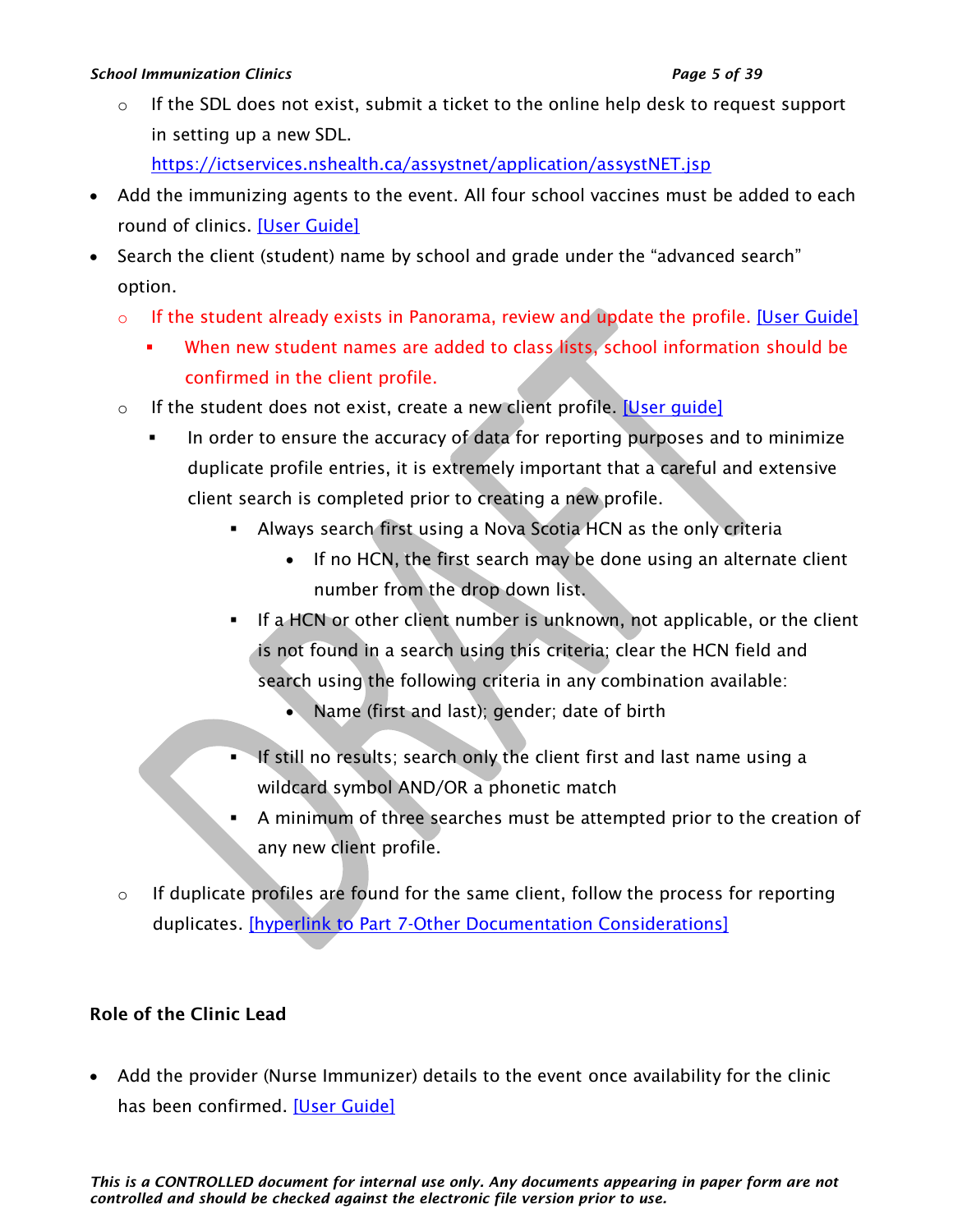#### *School Immunization Clinics Page 6 of 39*

- o All Nurse Immunizers must have an Active Directory in the electronic system including students, temporary and casual staff. [\[hyperlink to Part 6-Panorama Use for](#page-13-0)  [Non-Regular Staff\]](#page-13-0)
- Review hardcopy consent forms from parents.
	- $\circ$  Enter the consent for immunization service under client profile as "confirmed". [User [Guide\]](https://support.novascotia.ca/sites/default/files/docs/immunization-user-guides/PNS%20User%20Guide%20IMM%20202%20-%20Mass%20Immunization%20Events.pdf) [hyperlink to [Part 5-Consent Processing\]](#page-9-0)
	- o Add any special considerations if applicable. [\[User guide\]](https://support.novascotia.ca/sites/default/files/docs/immunization-user-guides/PNS%20User%20Guide%20IMM%20101%20-%20Single%20Immunization.pdf)
- The Clinic Lead accountable for ensuring a second check of the consent entry is completed by another Nurse Immunizer prior to the clinic date.

### Role of the Nurse Immunizer

- Nurse Immunizers will confirm they can access the Panorama immunization module prior to clinic day. Any issues with software/hardware access are to be identified with sufficient time for rectification prior to the scheduled clinic date and brought to the attention of the Clinic Lead or designate.
- Nurse Immunizers with Panorama access will be able to use the application in any zone within Nova Scotia should it be required.

# <span id="page-5-0"></span>PART 3-CONDUCTING SCHOOL CLINICS

### Role of the Clinic Lead (pre-clinic)

- Schedule the immunization forecaster on the student worksheet [\[User Guide\]](https://support.novascotia.ca/sites/default/files/docs/immunization-user-guides/PNS%20User%20Guide%20IMM%20202%20-%20Mass%20Immunization%20Events.pdf) as close to the scheduled clinic as possible to ensure forecasting accuracy but not less than a half hour prior to printing the worksheet.
	- o This function is configured to run at set intervals in Panorama thus requiring a minimum time period prior to printing for the most accurate results.
- Print the student worksheet for use at the clinic. [\[User Guide\]](https://support.novascotia.ca/sites/default/files/docs/immunization-user-guides/PNS%20User%20Guide%20IMM%20202%20-%20Mass%20Immunization%20Events.pdf)
- Determine the required quantities for each vaccine.
- Identify lot numbers with the earliest expiration date in the operational Holding Point Location (HPL).
- Move quantities from the school clinic fridge to the coolers.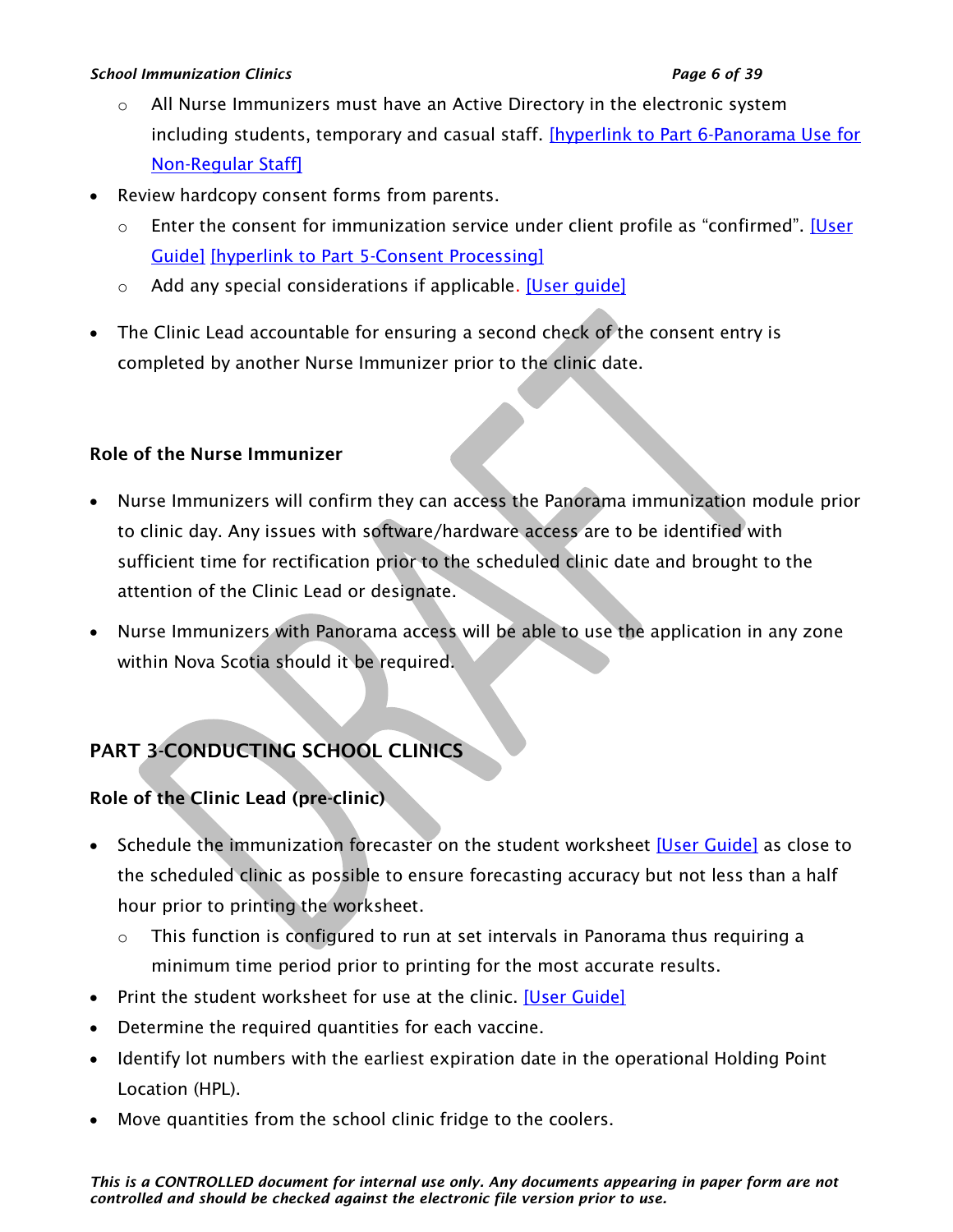#### *School Immunization Clinics Page 7 of 39*

- Complete hardcopy School Vaccine Usage Form to indicate inventory taken from the clinic fridge. [\[hyperlink to Appendix G\]](#page-31-0)
- Set the auto-decrement to the clinic HPL. [\[User Guide\]](https://support.novascotia.ca/sites/default/files/docs/immunization-user-guides/PNS%20User%20Guide%20IMM%20202%20-%20Mass%20Immunization%20Events.pdf)
- Pack in coolers and transport to the clinic location according to protocols outlined in the Nova Scotia Immunization Manual.

<http://novascotia.ca/dhw/cdpc/documents/Immunization-Manual.pdf>

• Ensure all non-vaccine related supplies are packed and transported to the clinic location (includes any shared hardware required for Panorama use such as portable printers).

# Role of the Admin/Data Entry Clerk

- Register the client (student). Where an admin/data entry clerk is not available at a clinic for registration, this process may be completed by a nurse.
- If the student is already listed on the clinic worksheet, direct the student to the Nurse Immunizer station.
- If the student is not already listed on the clinic worksheet, search for the student in Panorama. [\[User Guide\]](https://support.novascotia.ca/sites/default/files/docs/immunization-user-guides/PNS%20User%20Guide%20IMM%20202%20-%20Mass%20Immunization%20Events.pdf)
	- o If the student profile exists:
		- Review and update client demographic information [\[User Guide\]](https://support.novascotia.ca/sites/default/files/docs/immunization-user-guides/PNS%20User%20Guide%20CLT%20101%20-%20Basic%20Client%20Records%20Management.pdf)
		- add profile to the event list
	- o If the student profile does not exist, create a new profile including student demographic information[.\[User Guide\]](https://support.novascotia.ca/sites/default/files/docs/immunization-user-guides/PNS%20User%20Guide%20CLT%20101%20-%20Basic%20Client%20Records%20Management.pdf)
		- Add the student to the event list [\[User Guide\]](https://support.novascotia.ca/sites/default/files/docs/immunization-user-guides/PNS%20User%20Guide%20IMM%20202%20-%20Mass%20Immunization%20Events.pdf)
		- Review and update the profile [\[User Guide\]](https://support.novascotia.ca/sites/default/files/docs/immunization-user-guides/PNS%20User%20Guide%20CLT%20102-%20Advanced%20Client%20Records%20Management.pdf)

# Role of the Nurse Immunizer

- Search the student in Panorama and review/update the profile. [\[User Guide\]](https://support.novascotia.ca/sites/default/files/docs/immunization-user-guides/PNS%20User%20Guide%20IMM%20202%20-%20Mass%20Immunization%20Events.pdf)
	- $\circ$  There is no expectation to update all sections of a student profile while at the clinic.
		- Only those sections relevant to the immunization being given that day must be entered (i.e. the fields answered on the parent consent form).
		- **.** If time allows and a nurse has additional historical, demographic, clinical or other information it can be added at the clinic. If no time but additional information has been received this must be entered on the client file once back at the office.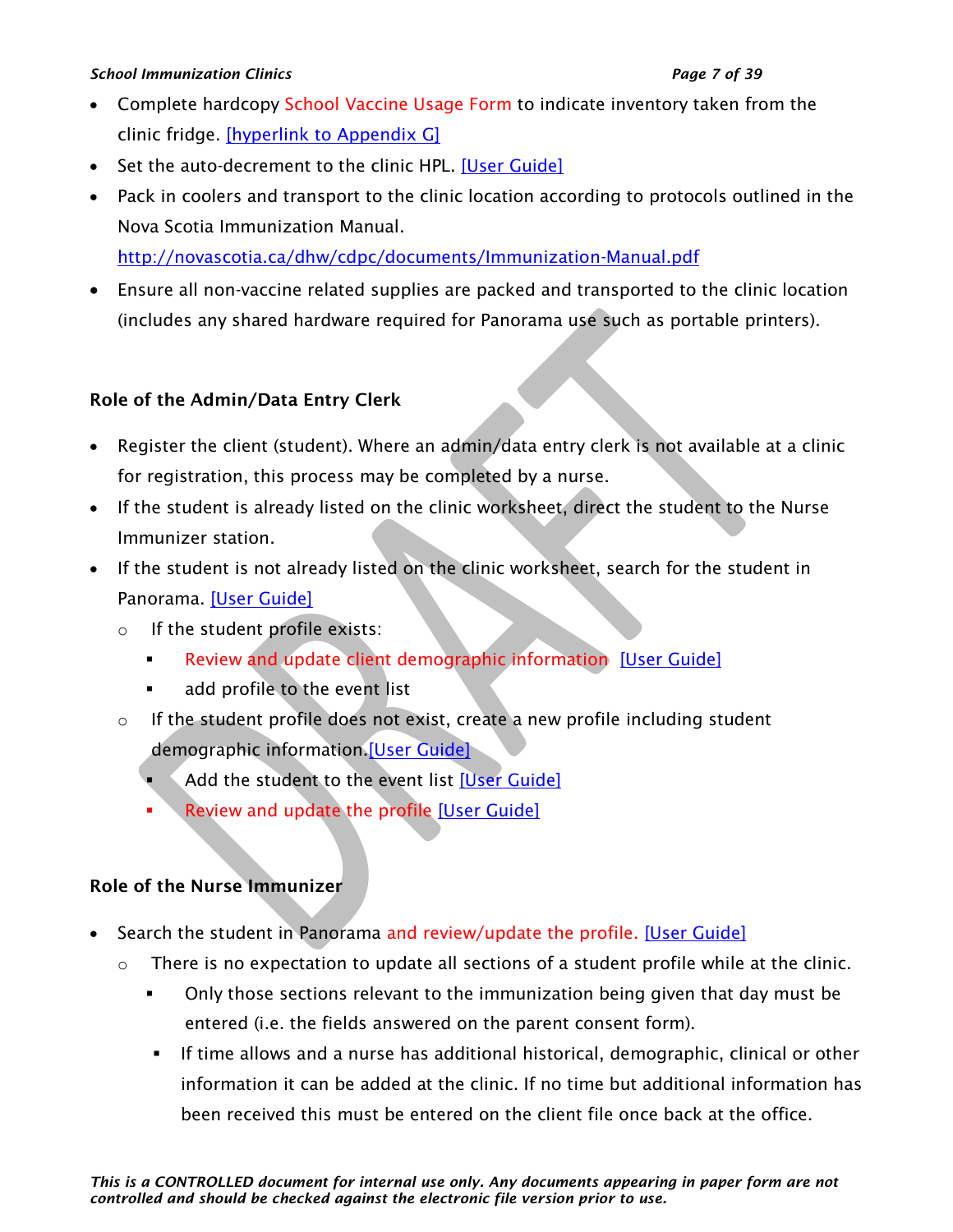#### *School Immunization Clinics Page 8 of 39*

- All documentation must be completed in a timely way as per Nova Scotia nursing college standards.
- The nurse positively identifies the student by verifying two person-specific client identifiers as per NSHA policy CL-SR-025. [Policies](#page-22-0)
	- $\circ$  Confirm the student's full name, date of birth (together these are one identifier), and home address with the information available in the student record.
	- $\circ$  If discrepancies exist between information provided by the student and what is recorded in Panorama, consult with Clinic Lead.
- Obtain consent for service from the student. [\[hyperlink to Part 5-Consent Directives\]](#page-9-0)
- The Nurse Immunizer assesses the client (student) to determine if immunization can proceed. If no contraindications the immunization may proceed.
	- $\circ$  Immunize the student as per NSHA immunization policy **[hyperlink to Public Health**] [policy MM-IM-001\]](#page-22-0) and the Nova Scotia Immunization Manual. <http://novascotia.ca/dhw/cdpc/documents/Immunization-Manual.pdf>
	- o Record the immunization in Panorama. [\[User Guide\]](https://support.novascotia.ca/sites/default/files/docs/immunization-user-guides/PNS%20User%20Guide%20IMM%20202%20-%20Mass%20Immunization%20Events.pdf)
		- Print the immunization record at the clinic using the shared portable printer [\[User Guide\]](https://support.novascotia.ca/sites/default/files/docs/immunization-user-guides/PNS%20User%20Guide%20IMM%20104%20-%20Immunization%20Reports.pdf) and provide a copy of full immunization record to the client once the vaccine series has been completed (not after each dose).
		- **■** If an error in recording occurs, invalidate erroneous information and add correct information to client record.
- If any vaccine doses were wasted during the clinic, advise the Clinic Lead for recording.
- Deferral at Clinics:
	- o Immunization Deferral occurs in cases where a student is expected to receive the immunization in future but could not receive it on the day of the scheduled clinic (i.e. they are sick, more information is required from the parent or HCP, etc.).
	- o Refer to Part 7-Other documentation considerations [hyperlink to section\]](#page-14-0)

# Role of the Clinic Lead

- End the clinic once all eligible clients in attendance have received their immunization.
	- o The clinic status is not set as "complete" in Panorama until subsequent pick-ups are completed and captured in the system. See Part 4-Post-Clinic Activities for more information about closing school clinic events.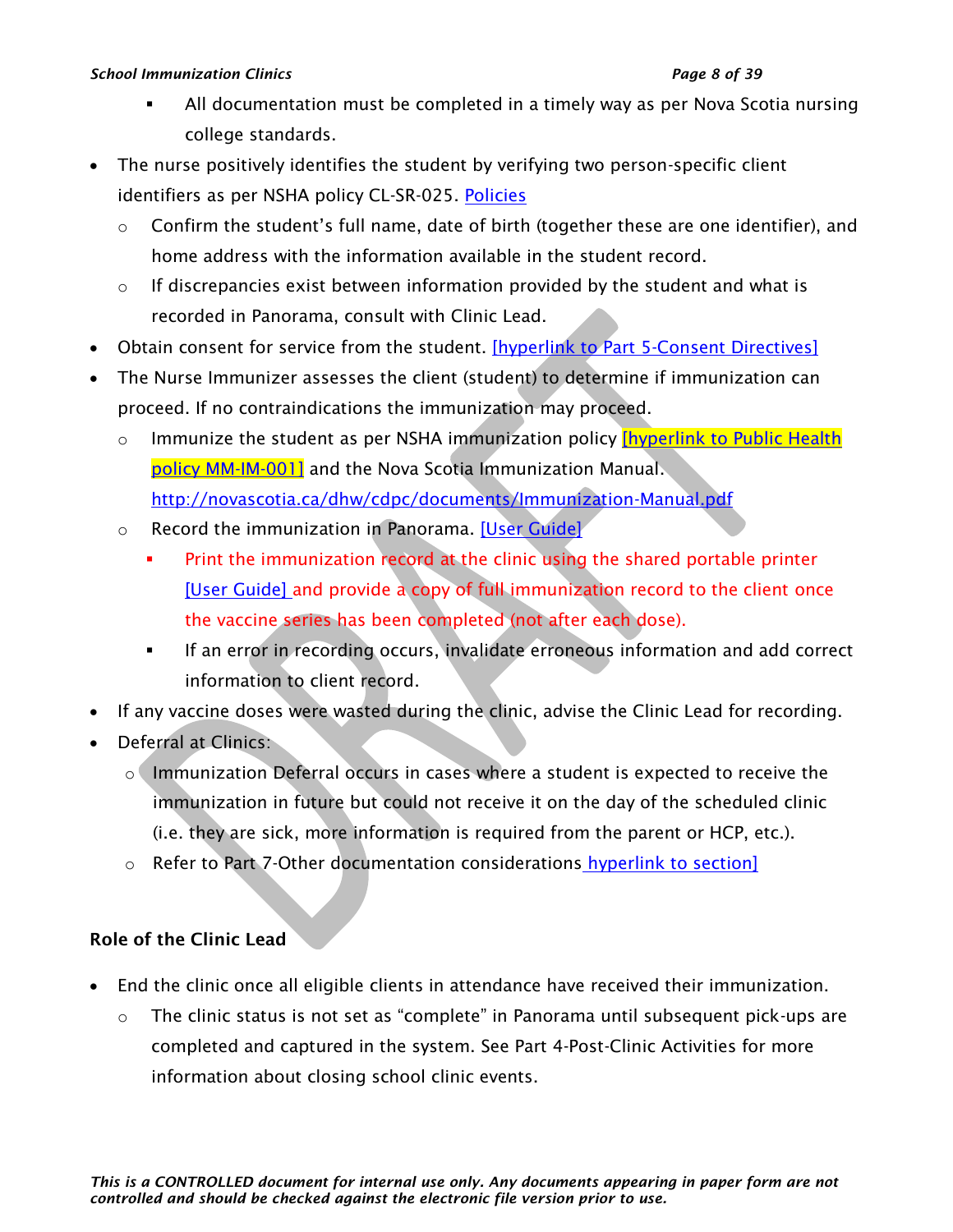# <span id="page-8-0"></span>PART 4-POST CLINIC ACTIVITIES

### Role of the Clinic Lead

- Transport the remaining vaccine back to the Public Health Office (PHO) according to protocols outlined in the Nova Scotia Immunization Manual. <http://novascotia.ca/dhw/cdpc/documents/immunization-manual.pdf>
- Return the remaining vaccine to the PHO refrigerator.
	- Record all doses used, wasted, and returned on the School Vaccine Usage Form [\[hyperlink to Appendix G\]](#page-31-0) and forward to the form to the Zone Bio-Coordinator.

### Role of the Zone Bio-Coordinator

- Search and review the vaccine wastage.
	- Enter vaccine wastage into Panorama.

# Role of the Clinic Lead

- Arrange pick-up process for missed students. [\[hyperlink to Part 10-Pick-Up Process\]](#page-19-0)
- Update the clinic event status to complete once the pick-up process has finished for the associated round. [\[User Guide\]](https://support.novascotia.ca/sites/default/files/docs/immunization-user-guides/PNS%20User%20Guide%20IMM%20202%20-%20Mass%20Immunization%20Events.pdf)
	- o Prior to the start of each new round of school clinics in a zone, all clinic events from the preceding round must be closed in Panorama.

### Role of the Nurse Immunizer

- Each Nurse Immunizer will enter any paper immunization records they completed from the clinic into Panorama. [\[User Guide\].](https://support.novascotia.ca/sites/default/files/docs/immunization-user-guides/PNS%20User%20Guide%20IMM%20202%20-%20Mass%20Immunization%20Events.pdf) This should occur under exceptional circumstances only and within the timeframe indicated for contingency data entry. [\[hyperlink to Part 9-Contingency Planning\]](#page-17-1)
	- $\circ$  Depending on zone resources, where the Nurse Immunizer is not available to enter paper records into Panorama post-clinic, the clinic lead or admin/data entry clerk may enter records as a non-provider entry. These are never to be entered as historical records.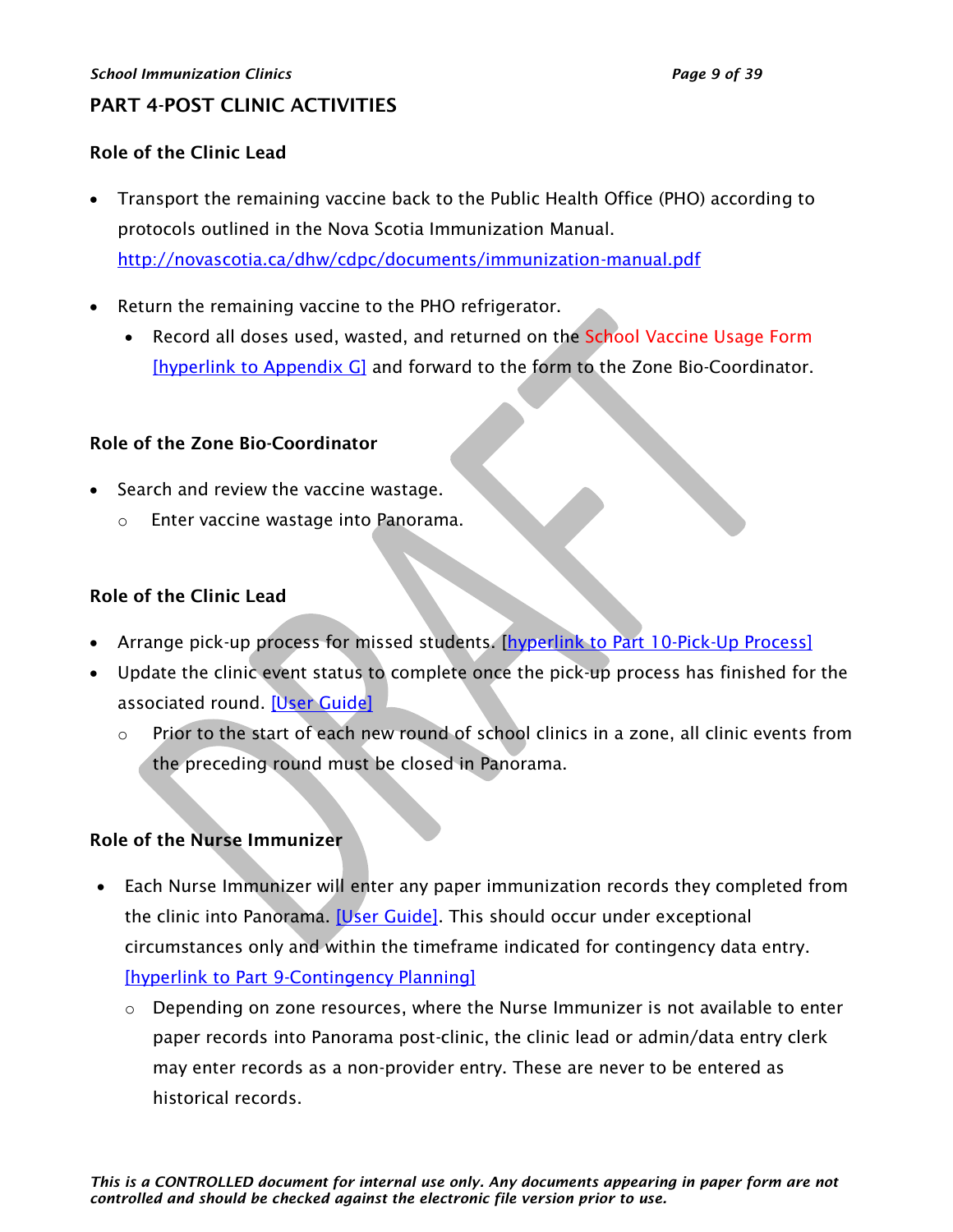## <span id="page-9-0"></span>PART 5-CONSENT DIRECTIVES

There are two types of consent directive processes outlined in this SOP (1) Consent for Service and (2) Consent for Disclosure. It is expected that Nurse Immunizers are familiar with both types of directive processes.

### Process for Consent for Disclosure

- Consent for Disclosure related to Panorama must be granted and put into effect by the DHW Privacy and Access Office.
	- o Staff will advise clients who want to exercise this right to visit <https://novascotia.ca/dhw/phia/your-privacy.asp> for more information or consult the Privacy and Access Office at 1-855-640-4765 or [phia@gov.ns.ca](mailto:phia@gov.ns.ca)
- Once a request goes through the formal process the client file will not appear in a search. Nurses must obtain client consent to override this directive. [\[User Guide\]](https://support.novascotia.ca/sites/default/files/docs/immunization-user-guides/PNS%20User%20Guide%20CLT%20102-%20Advanced%20Client%20Records%20Management.pdf)
	- o Only Nurse Immunizers and Medical Officers of Health (MOHs) are given permission in Panorama to complete a consent override.

### Process for Consent for Service

### Prior to School Immunization Clinic(s)

- The Clinic Lead will review all hardcopy consent forms from parents.
	- o The consent for immunization service will be entered on the client profile in Panorama as "confirmed".
	- o Add any special considerations (if applicable) will also be documented on the client profile.
- The Clinic Lead is accountable for ensuring a second check of the consent entry is completed by another Nurse Immunizer prior to the clinic date.
	- o The Nurse Immunizer performing the second check will review the information entered on the client profile against the paper consent to confirm the student's full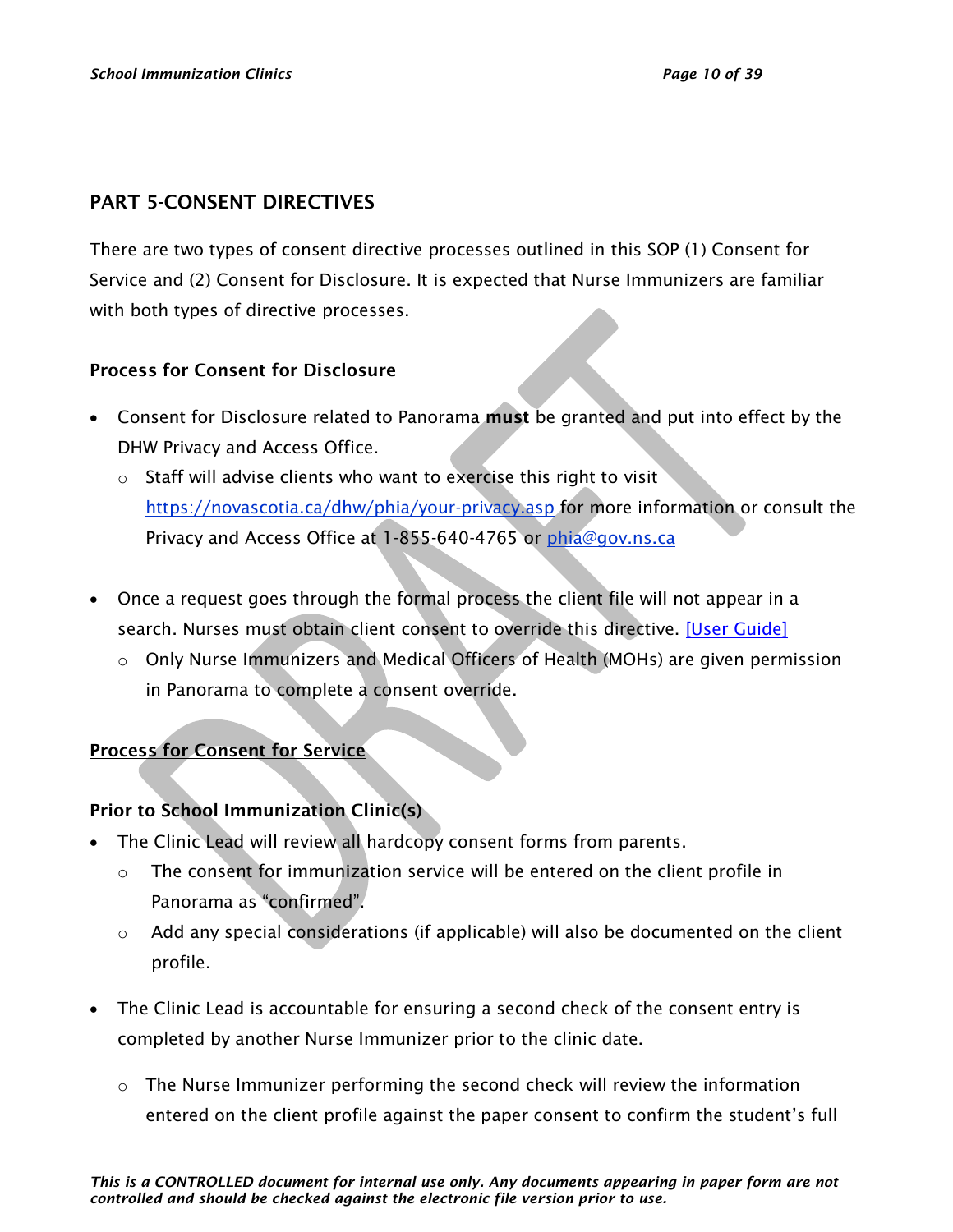#### *School Immunization Clinics Page 11 of 39*

name; date of birth (DOB); gender; reactions to previous vaccine; parent/guardian comments; signature and date are correctly captured.

- If previous vaccines are documented, the Clinic Lead or nurse designate verifies the dose intervals to determine that the vaccine history is adequate for protection. If required, PHN/LPN contacts parent/guardian to clarify immunization history.
- Consultation with a Public Health Nurse (PHN) is required for previous Adverse Events Following Immunization (AEFI) or any other variance that deviates from the LPN scope of practice.
- All notes received from a parent/guardian are uploaded to the student profile in Panorama and originals are attached to the hard copy consent form.
- When parental consent is entered on a student profile ahead of the clinic date, student consent will not be recorded again during the clinic as this will override parental consent in Panorama. An exception to this occurs in cases where a parent has denied consent for immunization but the student is assessed as capable of providing their own informed consent (refer to "Consent of a Minor" section below).

# During School Immunization Clinic

- Grade 7 students can choose to receive or refuse an immunization. Before an immunization is given, every student is asked if they understand, have any questions, and consent to being immunized.
- If the parent requests that the student be immunized but the student refuses, the immunization will not be given.
- In cases where a student requests immunization but parents do not consent, refer to "Consent of a Minor" section below.

# Consent of a Minor

- In cases where a minor client requests immunization but parents have denied consent, the Nurse Immunizer will assess the client's capacity to consent. This will occur on a case-by-case basis with the understanding that there is no age of majority in Nova Scotia. It is the responsibility of the Nurse Immunizer to ensure the following criteria has been met before allowing the minor to consent to immunization:
	- $\circ$  They are able to understand what the vaccine is and why it is given.
	- $\circ$  They are able to understand what the risks and benefits are of receiving the vaccine.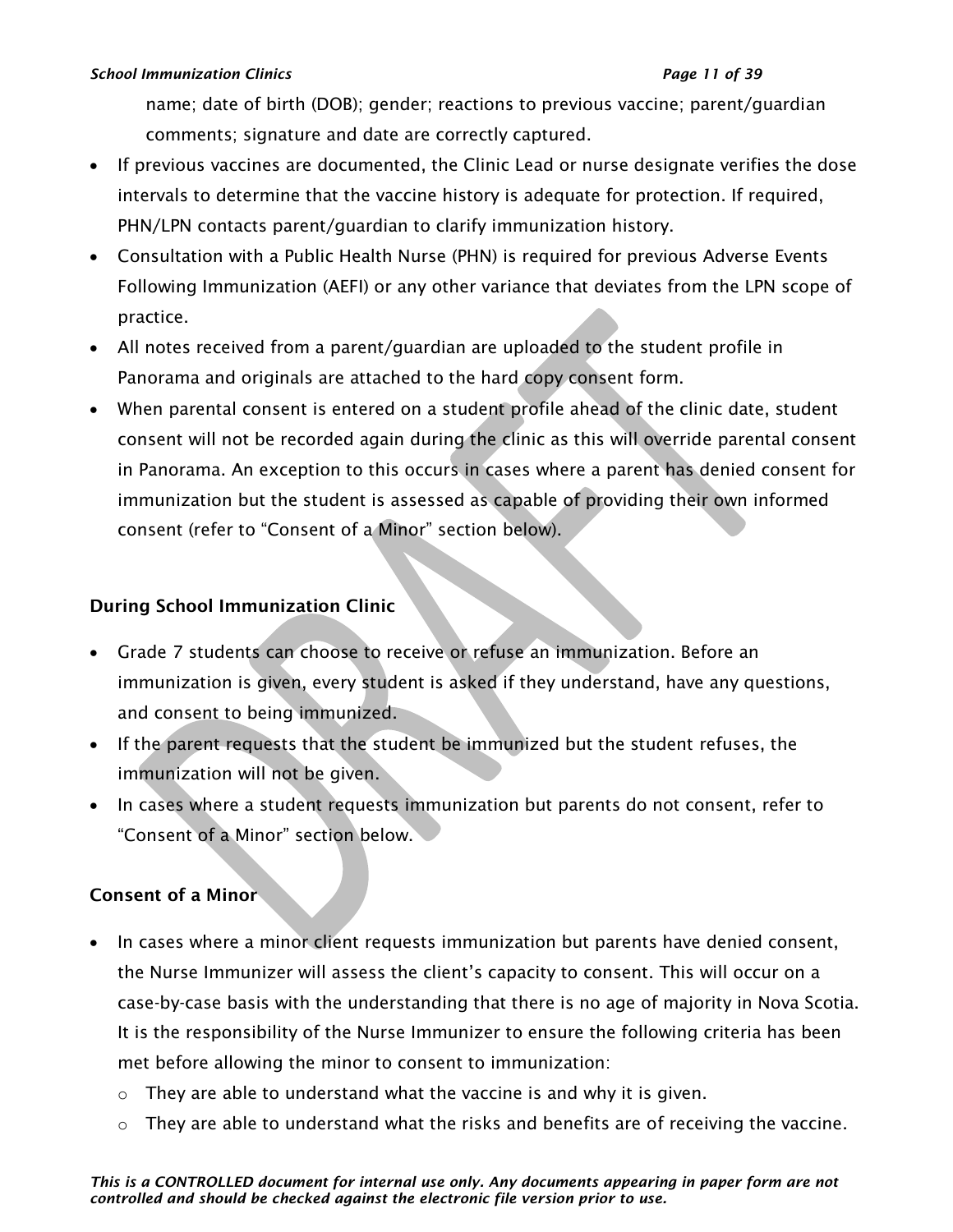#### *School Immunization Clinics Page 12 of 39*

- $\circ$  They are able to understand what the risks and benefits are of not receiving the vaccine.
- The Nurse Immunizer will advise the client that an assessment must occur before they are able to receive the vaccine.
	- $\circ$  The student will be scheduled to meet with the Nurse Immunizer at the next round of school clinics in order to ensure enough time is available to adequately counsel and assess the student's capacity to consent. This will also allow time to address cases of peer influence and for subsequent discussion to occur with the parent should the student request this.
	- o If a student is adamant that they be immunized on the same day, the Nurse Immunizer will direct the student back to class until all other immunizations are completed for that clinic. The student will then be called back to the clinic for assessment on the criteria for capacity to consent (as outlined above).
- Once the Nurse Immunizer has had a discussion with the student and confirms these criteria have been met then the minor may proceed with consent for immunization and the vaccine may be administered.
	- o The Nurse Immunizer must clearly document the conversation with the student including the minor's capacity to make the decision and their informed consent.
- If a student is determined by the Nurse Immunizer as lacking the capacity to provide informed consent, this should also be documented in the profile and immunization should NOT be given.
	- o The student will be advised of the reason for withholding immunization and informed that they may return the following year for reassessment.
	- o The Nurse Immunizer may also encourage the student to have additional discussion with the parent regarding the desire for immunization.
- The Health Protection Manager will be informed of situations where a student overrides parental consent either:
	- o Immediately where the student receives the vaccine on the same day
	- o As soon as possible, but always prior to, the next scheduled clinic where the student is expected to be assessed for capacity to consent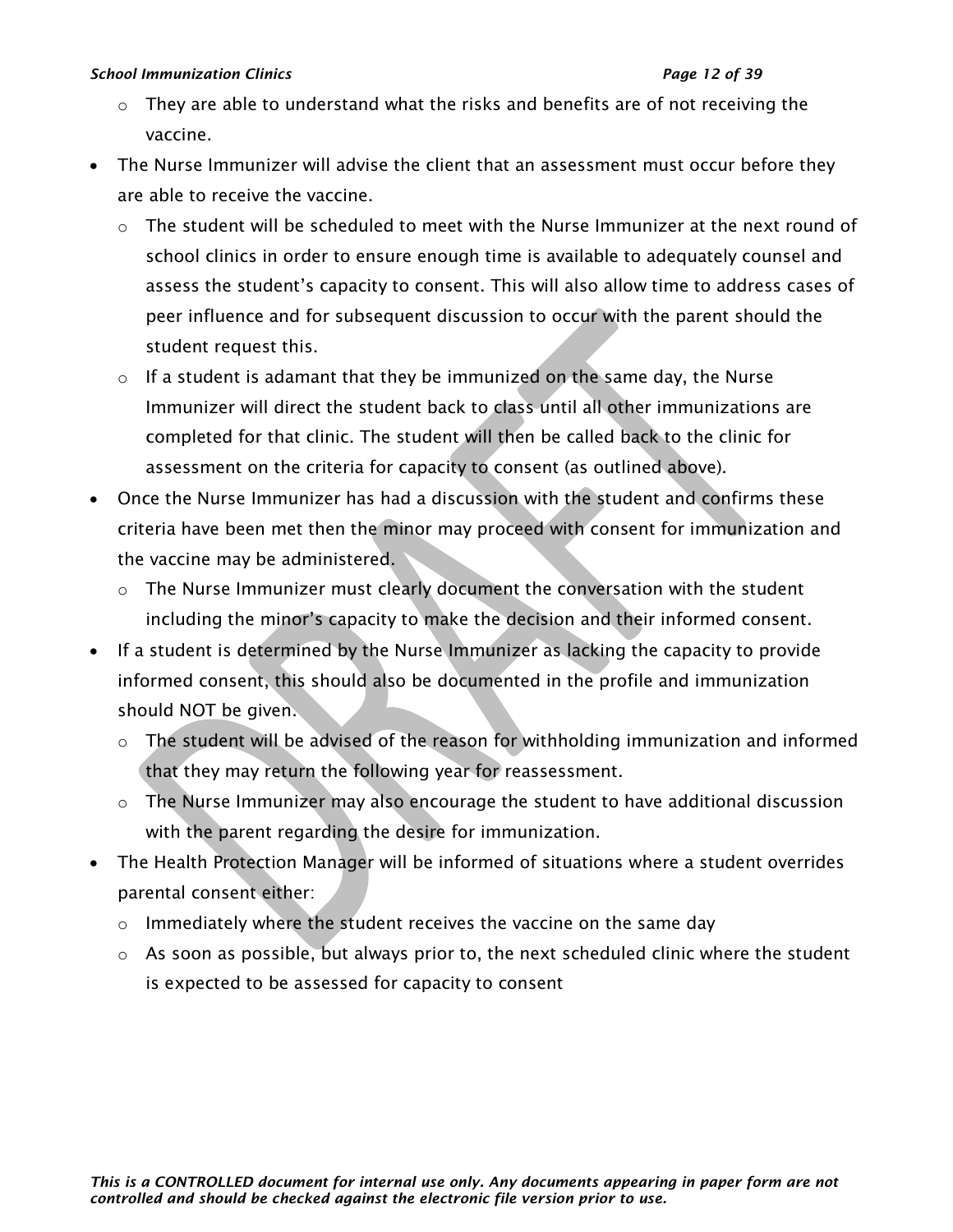#### *School Immunization Clinics Page 13 of 39*

# Sharing of Personal Health Information (where consent of a minor was granted for immunization)

- Sharing of personal health information, including record of immunization, generally requires client consent.
- If a student is assessed as capable of providing informed consent for immunization, the record of such immunization should be provided directly to the student. No further communication with the parent or guardian about the immunization should occur without the consent of the student.

For additional information, Nurse Immunizers will refer to their previous District Health Authority policies regarding consent to treatment until a NSHA policy is approved for use.

# Request for Release of Vaccine(s) to External HCPs

- The school based immunization program is a public health delivered program; other publicly funded immunizations are delivered by a mixed model including external HCPs.
- Release of school based immunization program vaccine(s) to HCPs external to public health should be done in exceptional circumstances only and approved on a case by case basis in consultation with the Health Protection manager or designate.
- Considerations for approval may include the following:
	- o Extended efforts have been made by public health to accommodate immunization at the school or local public health office.
	- $\circ$  Denial of vaccine release will likely result in the child remaining unimmunized.
- If approved, public health must ensure that the HCP has been made aware of the exceptional circumstance and that record of the vaccine administration must be submitted to public health via reciprocal form [\[hyperlink to Appendix E\]](#page-29-0) OR entered directly into Nightingale (not both).
- A Special Order Vaccine Request Form is used for release of school based vaccine to external HCPs. [\[hyperlink to Appendix F\]](#page-30-0) and [https://novascotia.ca/dhw/cdpc/documents/forms/High-Risk-Special-Release-Vaccine-](https://novascotia.ca/dhw/cdpc/documents/forms/High-Risk-Special-Release-Vaccine-Order-Request.pdf)[Order-Request.pdf](https://novascotia.ca/dhw/cdpc/documents/forms/High-Risk-Special-Release-Vaccine-Order-Request.pdf)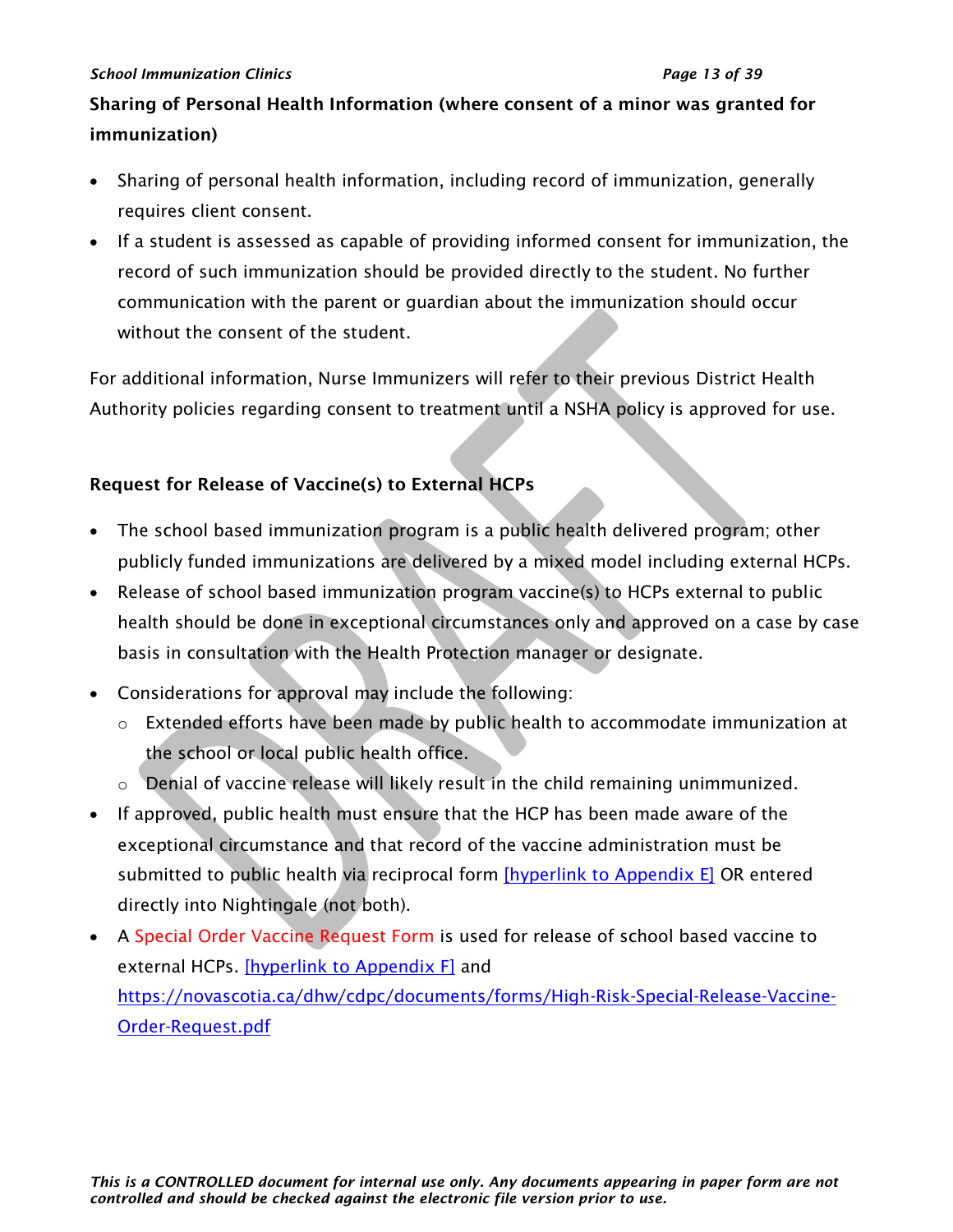#### *School Immunization Clinics Page 14 of 39*

#### Out of Grade Immunization Request

• If the student DOB falls in a cohort that was previously immunized, the Nurse Immunizer assesses student eligibility for publicly funded vaccine and if approved, provides followup as required.

# <span id="page-13-0"></span>PART 6-PANORAMA USE FOR NON-REGULAR STAFF

- It is expected that all Staff involved in immunization clinics will utilize Panorama regardless of employment status.
- All Non-Regular Staff who provide immunization related services to clients will require an Active Directory account in order to access and record information in Panorama.
	- o Active Directory accounts are set up through the User Access Process with NSHA Information Technology Services.
	- o The manager or delegate must be made aware of new users as soon as possible to ensure timely system access prior to scheduled immunization clinic(s).
	- o Requests for Active Directory accounts can be made through SharePoint at: [http://intra.nshealth.ca/it-self](http://intra.nshealth.ca/it-self-service/SitePages/User%20Access%20%e2%80%93%20Bulk%20Users.aspx)[service/SitePages/User%20Access%20%e2%80%93%20Bulk%20Users.aspx](http://intra.nshealth.ca/it-self-service/SitePages/User%20Access%20%e2%80%93%20Bulk%20Users.aspx)
- Hardware (i.e. laptops) will be made available for sign-out within the zones to any clinic staff who do not already have dedicated equipment assigned.
- All Non-Regular Staff will confirm they can access the Panorama immunization module prior to clinic day. Any issues with software/hardware access are to be identified with sufficient time for rectification prior to the scheduled clinic date.

### Nursing Students

- Nursing students who are completing a practicum placement with NSHA Public Health may administer vaccine to clients provided that:
	- $\circ$  The post-secondary institution is in support of nursing students immunizing
	- o An Active Directory account has been established within NSHA
	- o A user account has been set up within Panorama
		- **EXECT** Students will be manually entered as providers and a provider drop-down option will be available for "student".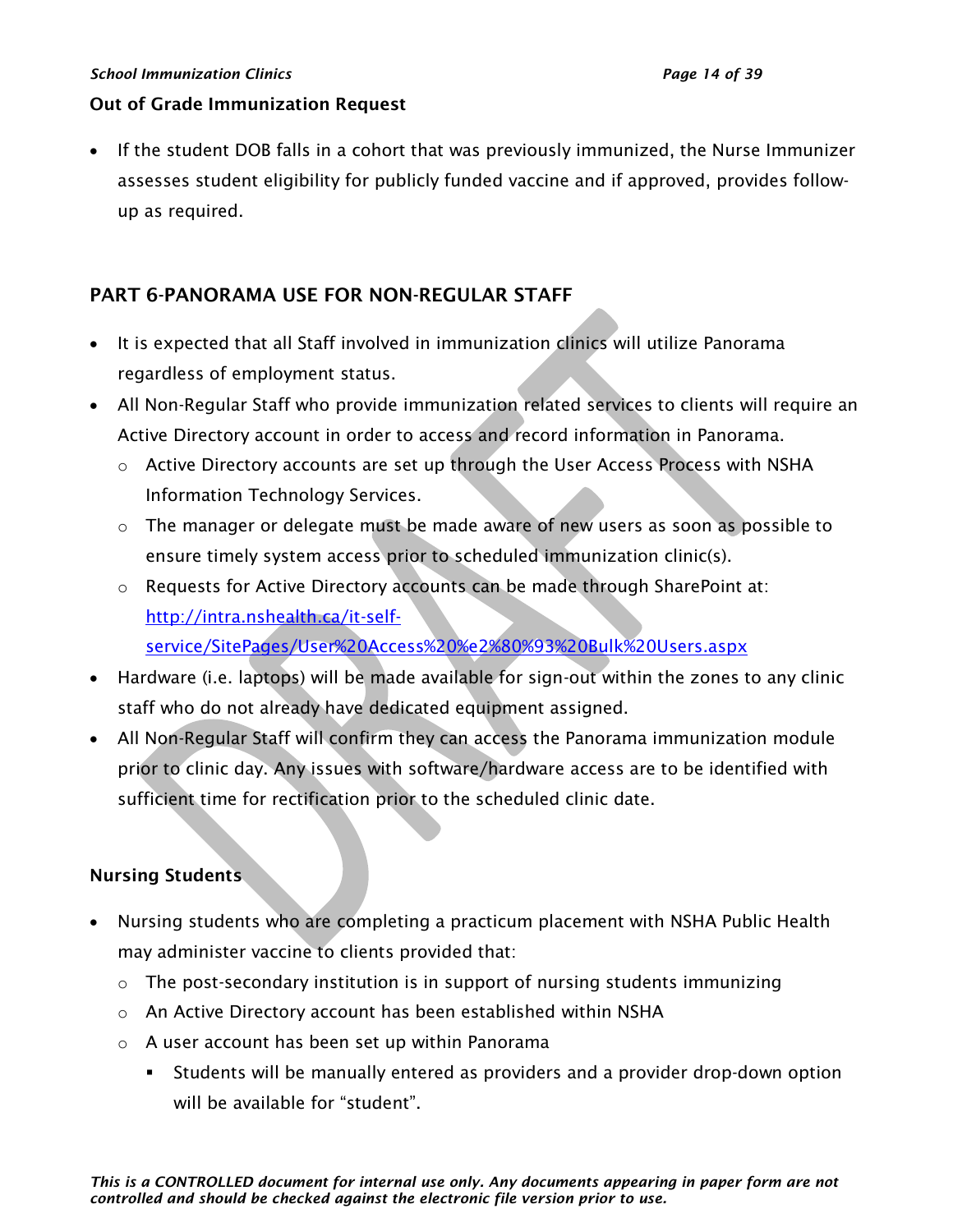#### *School Immunization Clinics Page 15 of 39*

- $\circ$  Immunization competency has been established as required for all other Nurse Immunizers [\[hyperlink to Part 1 Planning School Clinics \(Role of the Nurse](#page-1-0)  [Immunizer\)\]](#page-1-0)
- A preceptor or other Nurse Immunizer must be assigned and available at all times during clinics to support and supervise nursing students who are administering vaccine.

# <span id="page-14-0"></span>Part 7-OTHER DOCUMENTATION CONSIDERATIONS

# Clinic Event Deletions

- When a clinic event that has been set-up in Panorama is no longer relevant (due to cancellation, entry in error, etc.) the event will be deleted from the system by the zone that created it.
	- $\circ$  Deletions should only occur in cases where no action was taken in the event.
	- $\circ$  Deletions remove the event from Panorama; however any immunizations administered as part of an event are attached directly to individual client records and are not impacted.
	- o Whenever possible the individual who created the event in Panorama will also be responsible for deletion.

# Deletion of Errors

- If information is entered accidentally on a client file (i.e. an allergy, address, consent typo, etc.) it should be deleted, not invalidated.
	- o Deletions are only invisible to the end user; this information is still retrievable and auditable. In contrast, invalidated information can still be seen by the end user but is greyed-out.
	- $\circ$  In some cases visibility of incorrect information may cause user confusion and more risk of harm to a client where the information was never relevant to them in the first place.
- Users are NEVER to delete clinical notes, another user's entry, or a past entry. In all of these cases the information would be updated so that all previous information is fully accessible and visible to the end user.
- Immunization administration errors entered by a nurse in a clinic setting would be invalidated (not deleted) and correct information entered.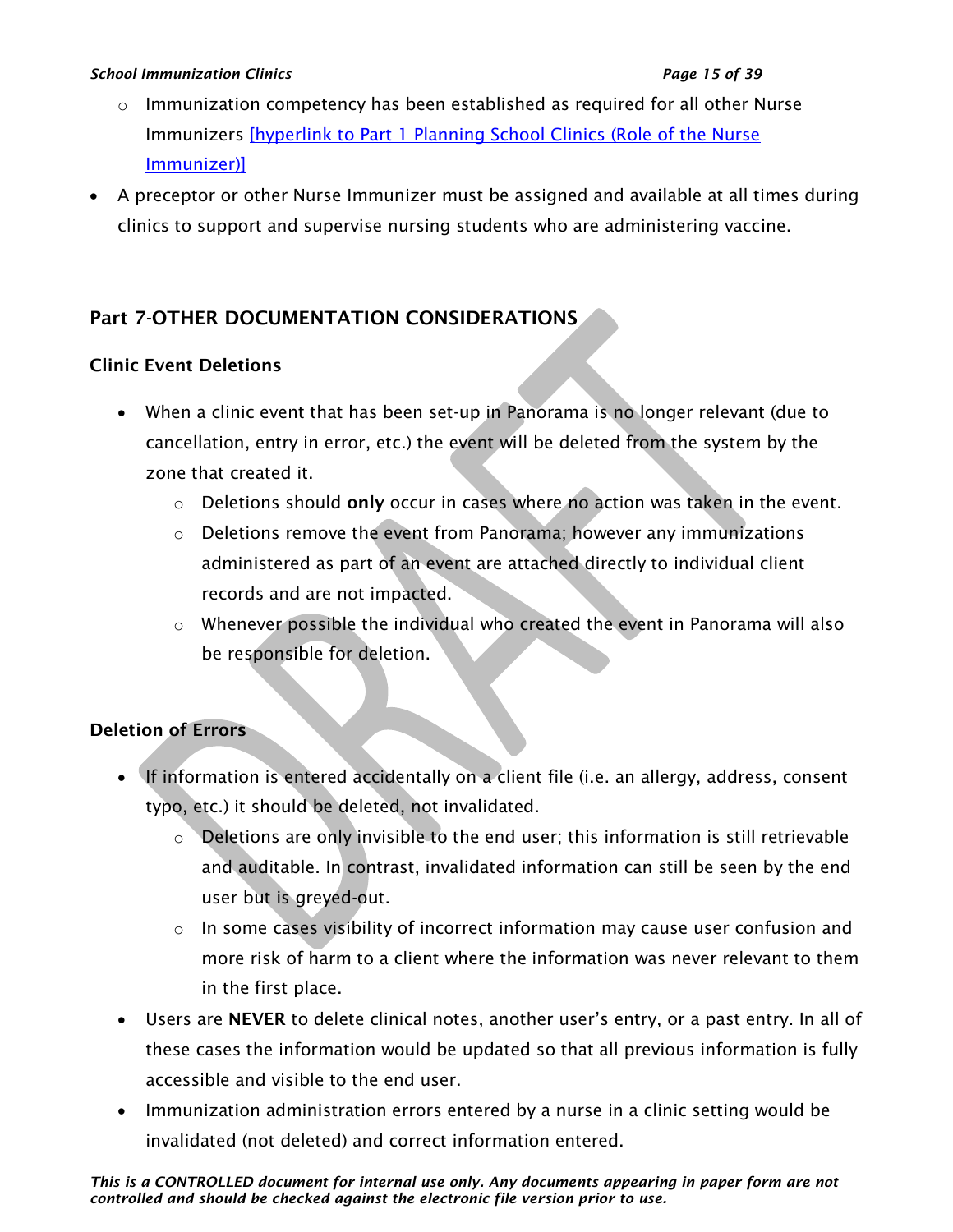#### *School Immunization Clinics Page 16 of 39*

• Any amendment made to a client file that falls outside client demographic data must include a clinical note to indicate which fields have been changed and the reason for the change.

# Duplicate Client Profiles

- If a duplicate client profile is found, an online ticket will be submitted to the Help Desk at<https://ictservices.nshealth.ca/assystnet/application/assystNET.jsp>
	- $\circ$  The subject line should indicate "Panorama-possible duplicate client".
	- o Include the client ID of all duplicate profiles; do not include client names, health card numbers or other identifying information in the ticket.
	- o Tickets for Panorama will be forwarded to the appropriate support Staff for resolution.

# Immunization Deferral

- Immunization Deferral occurs in cases where a student is expected to have the immunization in future but could not receive it on the day of the scheduled clinic (i.e. they are sick, more information is required from the parent or HCP, etc.).
- The Nurse Immunizer assesses the student and uses clinical judgement as to the necessity for deferring an immunization.
	- $\circ$  Deferrals are documented on the deferral page in Panorama and should always include a comment in the comments section to indicate the reason for deferral. [\[User Guide\]](https://support.novascotia.ca/sites/default/files/docs/immunization-user-guides/PNS%20User%20Guide%20IMM%20202%20-%20Mass%20Immunization%20Events.pdf)
		- The comments section is preferable over a clinical note as the clinical notes are not attached to a specific event and are more time consuming to locate. The end user must also know to search for a clinical note whereas comments are available to any user on the same page that indicates the deferral was made. If necessary a clinical note may also be included.
- Whenever possible, a deferral should indicate both the start and end date (i.e. the date the deferral was put in place and the date it is expected to end in immunization).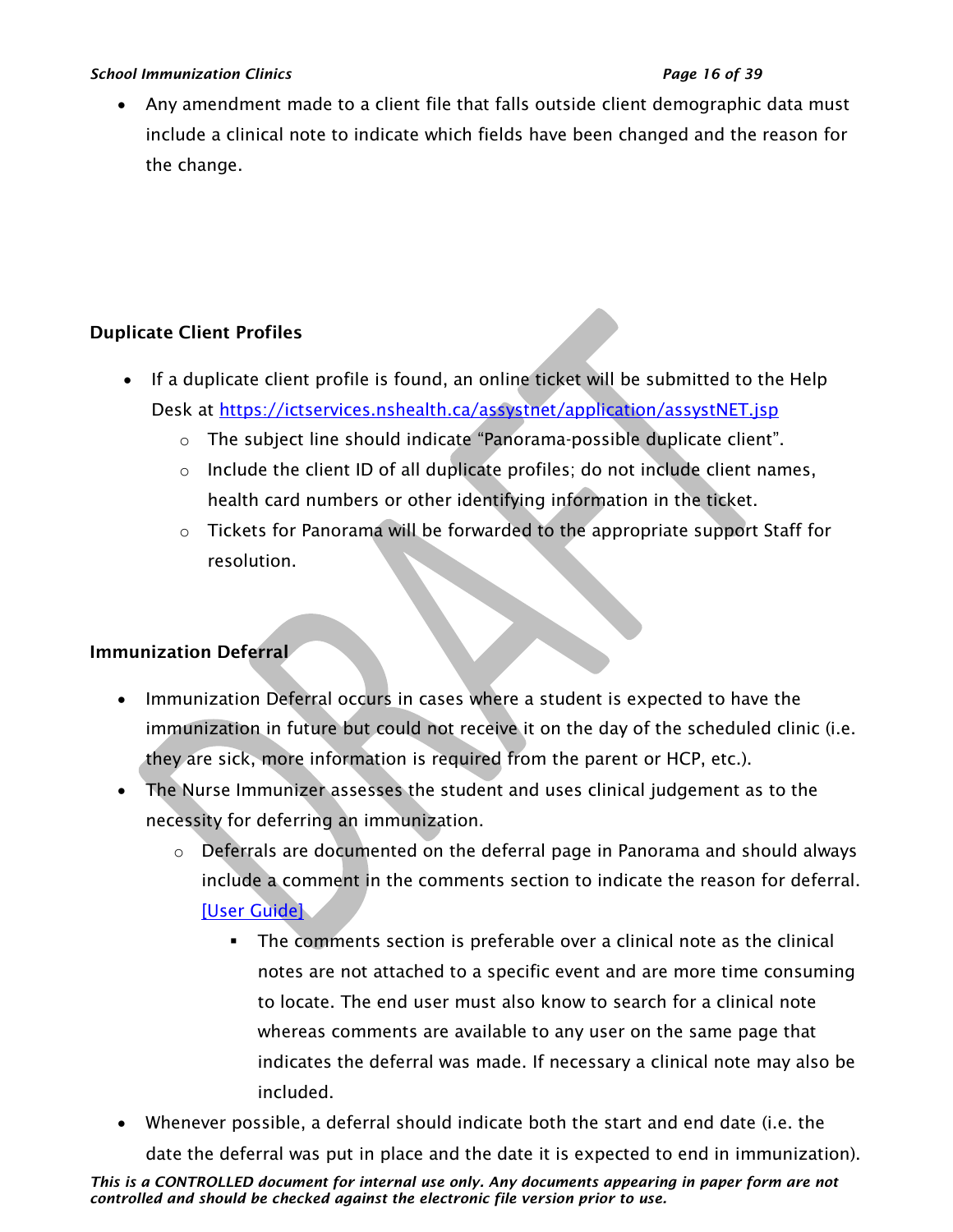#### *School Immunization Clinics Page 17 of 39*

- o If an end date is unknown it may be left blank.
- In cases where a student did not arrive at the clinic as expected, or for any other reason they may be added to a pick-up list, the student would not be deferred. Deferrals only occur where a student is assessed as unsuitable for vaccine receipt at the clinic.

# Immunity Status Interpretation

• Immunity status of a student will be determined by the nurse based on immunization history, history of previous illness, and lab reports.

Immunity status will be recorded in Panorama and updated as new information is available. [\[User Guide\]](https://support.novascotia.ca/sites/default/files/docs/immunization-user-guides/PNS%20User%20Guide%20IMM%20101%20-%20Single%20Immunization.pdf)

> o A nurse can take verbal report of immunity from a parent (i.e. history of a disease that would typically result in immunity) and indicate the report as verbal in the comments section. If the same student is later discovered to be non-immune this can be added to the client profile.

# Special Considerations[\[User Guide\]](https://support.novascotia.ca/sites/default/files/docs/immunization-user-guides/PNS%20User%20Guide%20IMM%20101%20-%20Single%20Immunization.pdf)

# *\*confirm & include definition chart from training material*

- Special considerations are updated in the client profile where factors that may impact immunization exist.
	- o If a consideration exists that is applicable to ALL immunization (i.e. a needle phobia) then a warning should be added rather than a precaution. [\[User Guide\]](https://support.novascotia.ca/sites/default/files/docs/immunization-user-guides/PNS%20User%20Guide%20CLT%20102-%20Advanced%20Client%20Records%20Management.pdf)
		- Warnings will appear for any vaccine given whereas precautions appear for specific agents.
- Allergies recorded in Panorama will not affect the forecaster function. A contraindication (found under special considerations) should also be added to the client profile when a vaccine should not be administered again. Contraindications will adjust the forecaster. [\[User Guide\]](https://support.novascotia.ca/sites/default/files/docs/immunization-user-guides/PNS%20User%20Guide%20IMM%20101%20-%20Single%20Immunization.pdf)
	- $\circ$  If subsequent doses are being recommended, do not use contraindications; instead add a precaution (i.e. longer post-immunization observation period). [\[User Guide\]](https://support.novascotia.ca/sites/default/files/docs/immunization-user-guides/PNS%20User%20Guide%20CLT%20102-%20Advanced%20Client%20Records%20Management.pdf)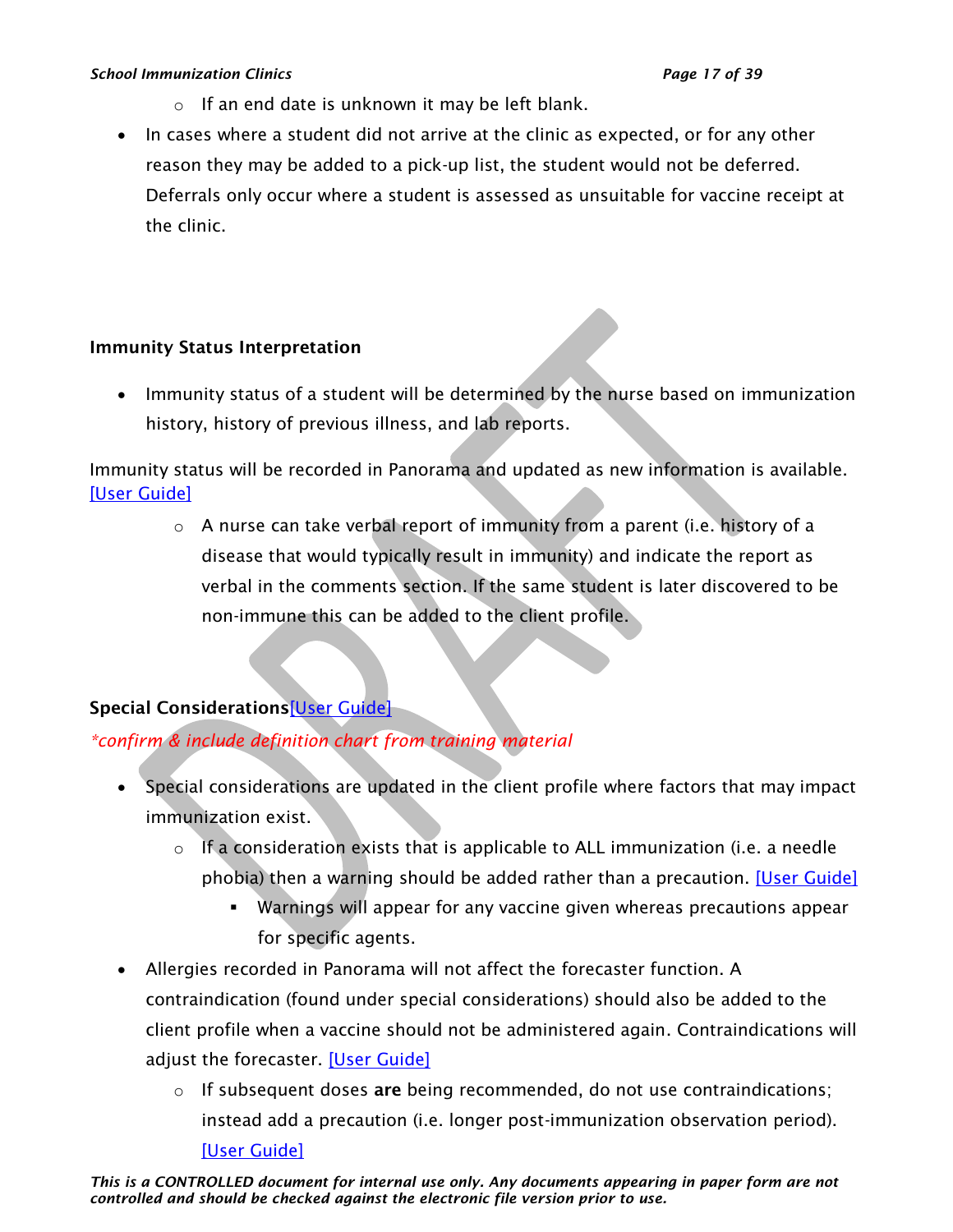• Allergies being captured that are unrelated to immunization may all be listed together under "other" in the comments section. [\[User Guide\]](https://support.novascotia.ca/sites/default/files/docs/immunization-user-guides/PNS%20User%20Guide%20CLT%20102-%20Advanced%20Client%20Records%20Management.pdf)

# <span id="page-17-0"></span>PART 8-ADVERSE EVENTS AT SCHOOL CLINICS

# Role of the Nurse Immunizer

- The Nurse Immunizer will make the Clinic Lead aware of any adverse events.
- If a client faints at the immunization clinic the event is reported in the Safety Improvement and Management System (SIMS).
- In the case of reaction to a vaccine, an Adverse Event Following Immunization (AEFI) report is completed in addition to the SIMS report. [\[User Guide\]](https://support.novascotia.ca/sites/default/files/docs/immunization-user-guides/PNS%20User%20Guide%20IMM%20101%20-%20Single%20Immunization.pdf) and [hyperlink to SOP for Reporting an AEFI]
- Students who experience an AEFI are managed in accordance with the organizational policy for anaphylaxis *[link to the new NSHA Anaphylaxis Policy once approved]* and as outlined in the AEFI SOP and Nova Scotia Immunization Manual. <http://novascotia.ca/dhw/cdpc/documents/Immunization-Manual.pdf>
- All adverse events are documented in a clinical note on the client profile in Panorama. [\[User Guide\]](https://support.novascotia.ca/sites/default/files/docs/immunization-user-guides/PNS%20User%20Guide%20CLT%20102-%20Advanced%20Client%20Records%20Management.pdf)

# Role of the Clinic Lead

- Parents will be contacted as part of follow-up after any adverse event.
- The Health Protection manager will be made aware of any adverse events at the clinic as per established zone process.

# <span id="page-17-1"></span>Part 9-CLINIC CONTINGENCY (PANORAMA INACCESSIBLE)

- Should Panorama access be interrupted at any stage of the clinic process, Staff will:
	- o First attempt to connect to the system by tethering to their organization-issued mobile device.
	- o If tethering is unsuccessful, revert to paper-based documentation.
	- o Information will be entered into Panorama as soon as possible.

# Pre-Clinic:

*This is a CONTROLLED document for internal use only. Any documents appearing in paper form are not controlled and should be checked against the electronic file version prior to use.*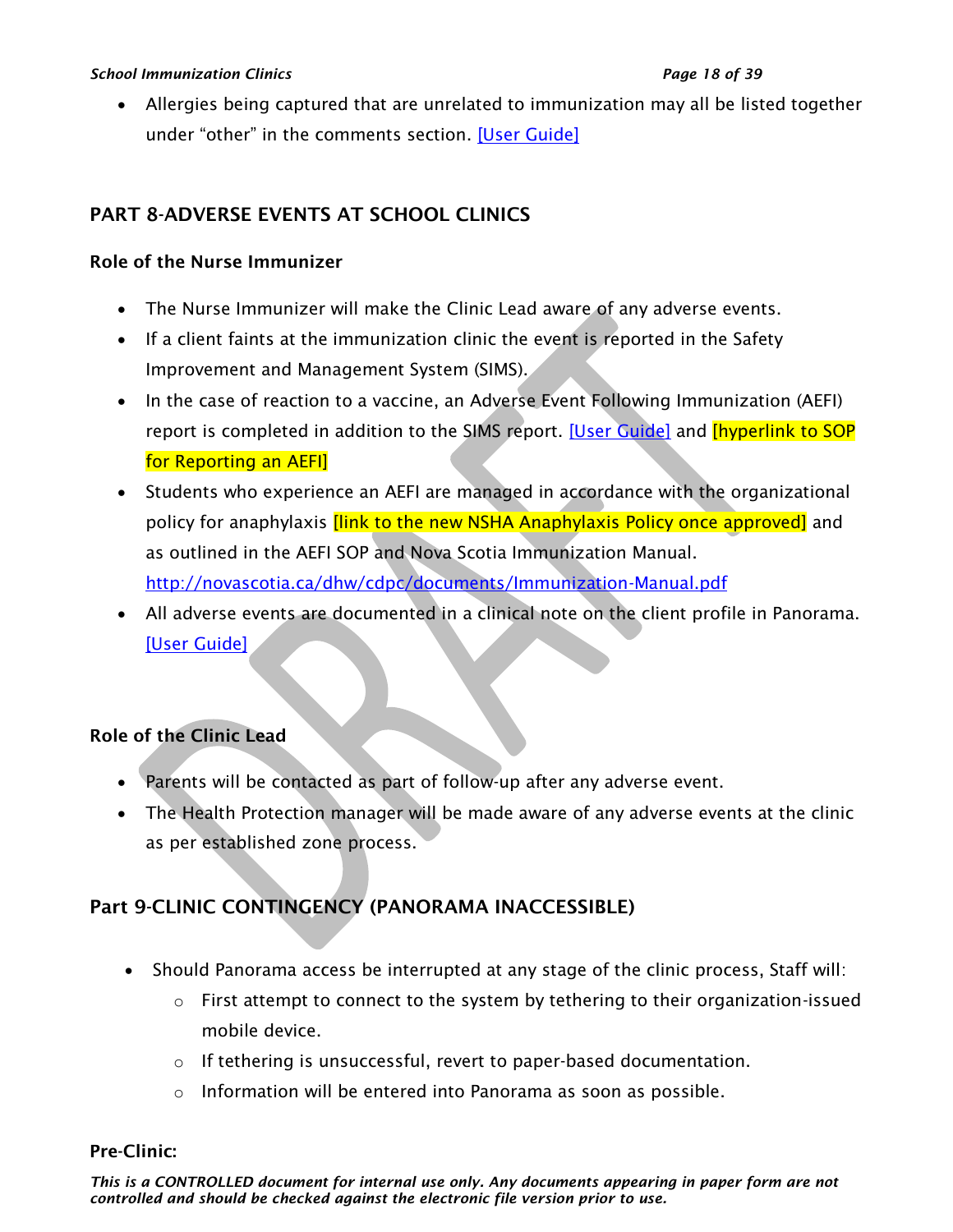#### *School Immunization Clinics Page 19 of 39*

- The School Vaccine Usage Form will be used to document any vaccine taken from the fridge including the vaccine name, lot number, expiry date, and number of doses taken. [\[hyperlink to Appendix G-School Vaccine Usage Form\]](#page-31-0)
- Pack the student work sheets and completed parental consent forms.
	- o Hard copy student work sheets will be taken to all school clinics.
	- o Hard copy parental consent forms will be taken to all school clinics.

# During Clinic

- o Where Panorama is inaccessible at a school clinic, consent forms will be used for recording any vaccine given and entered into Panorama as outlined in postclinic activities for contingency.
- If the immunization series are complete, a copy of the consent form is given to the student.
- Where clinical notes or other additional documentation is required, it will be captured on a hard copy progress note, attached to the Public Health copy of the consent form, and scanned/attached to the student profile once Panorama becomes available.

# Post-Clinic

- The School Vaccine Usage Form will be used to document any vaccine returned to the fridge, the number of doses used at the clinic, and the number of doses wasted. [\[hyperlink to Appendix G\]](#page-31-0)
- The Clinic Lead will note on the Vaccine Usage Form that the system was unavailable at the clinic and doses used have not been decremented in Panorama.
	- o The Clinic Lead will be accountable to ensure that doses used have been entered against the event (within the timeframe outlined below) and to notify the Biological Coordinator once this has been completed.
- Each Nurse Immunizer will enter any paper immunization records they completed from the clinic into Panorama using the event worksheet. [\[User Guide\].](https://support.novascotia.ca/sites/default/files/docs/immunization-user-guides/PNS%20User%20Guide%20IMM%20202%20-%20Mass%20Immunization%20Events.pdf) This should occur under exceptional circumstances only.
	- $\circ$  It is important to capture the doses given using the event worksheet and NOT through the individual client record.
	- $\circ$  Depending on zone resources, where a Nurse Immunizer is not able to enter paper records into Panorama post-clinic, the clinic lead or admin/data entry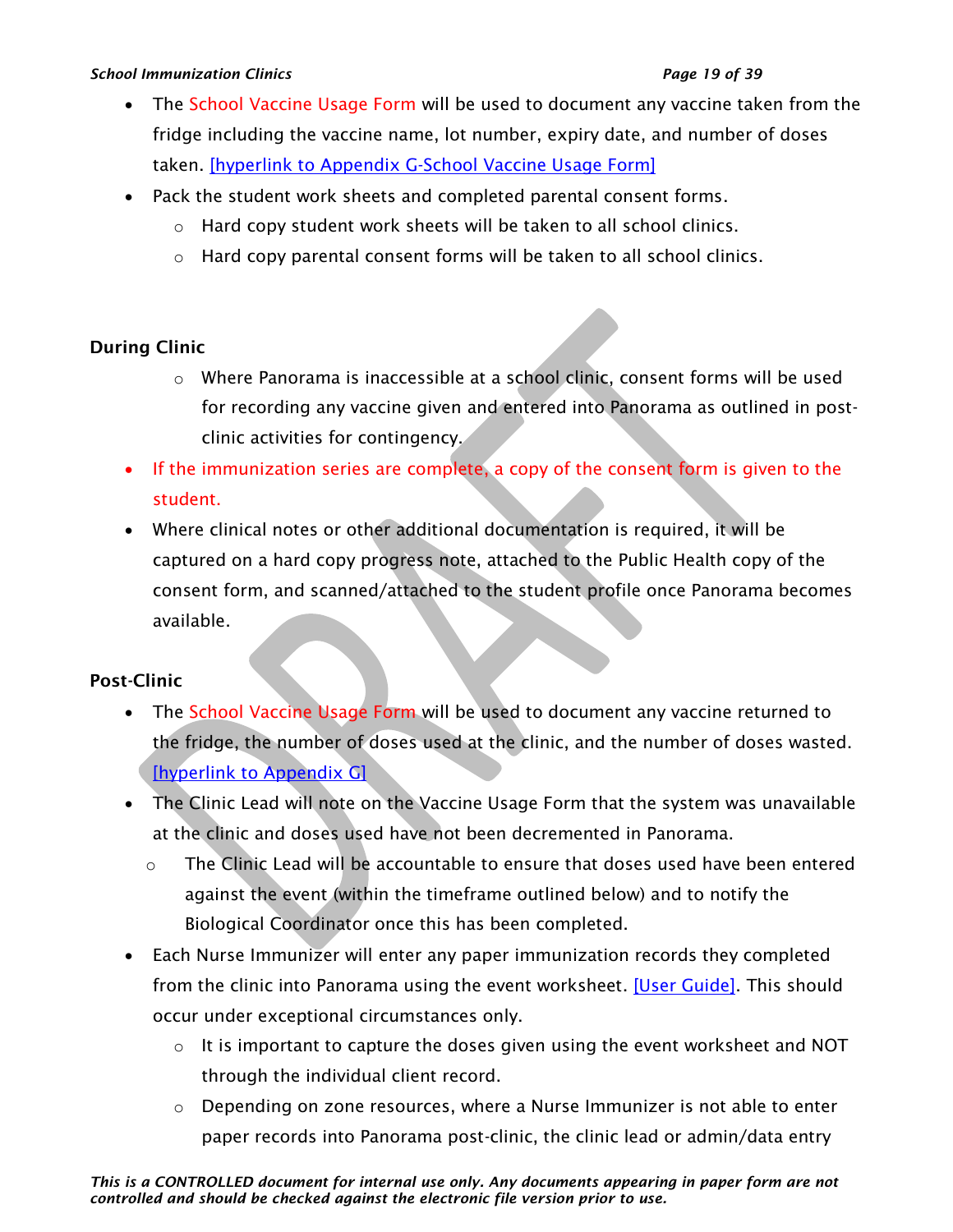#### *School Immunization Clinics Page 20 of 39*

clerk may enter records as a non-provider entry. These are never to be entered as historical data.

- $\circ$  Immunization records from the event must be entered into Panorama as soon as the system becomes available and within a one-week maximum timeframe.
	- **•** This process is important to ensure the accuracy of inventory reconciliation and prevent counting errors at subsequent clinics.
	- Zones will be accountable to allot the resources required for data entry to occur within the timeframe required.

# <span id="page-19-0"></span>PART 10-PICK-UP PROCESS:

- Pick-up process will remain status quo in each zone until a unified provincial approach is determined.
- All immunizations given to students as part of the pick-up process must be entered into Panorama. [\[User Guide\]](https://support.novascotia.ca/sites/default/files/docs/immunization-user-guides/PNS%20User%20Guide%20IMM%20202%20-%20Mass%20Immunization%20Events.pdf)
- At the end of the school year, the Clinic Lead or nurse designate reviews all students with incomplete vaccines who are eligible for pick-up.
- A zone may also complete this process throughout the school year as long as a list of eligible students is identifiable at the end of a given school year.
- A custom Panorama report is available to generate pick up lists of those students remain outstanding for immunization.
	- $\circ$  The Clinic Lead will generate a pick up list in Panorama for use in the planning of additional pick up clinics/appointments. [\[User Guide\]](https://support.novascotia.ca/sites/default/files/docs/immunization-user-guides/PNS%20User%20Guide%20IMM%20104%20-%20Immunization%20Reports.pdf)
- In situations where the number of students to be picked up is determined as sufficient for the creation of a separate event, the naming convention for such an event will be "zone-venue-pickup-date" (i.e. NZ-EnfieldDistrictSchool-pickupyyyymmdd).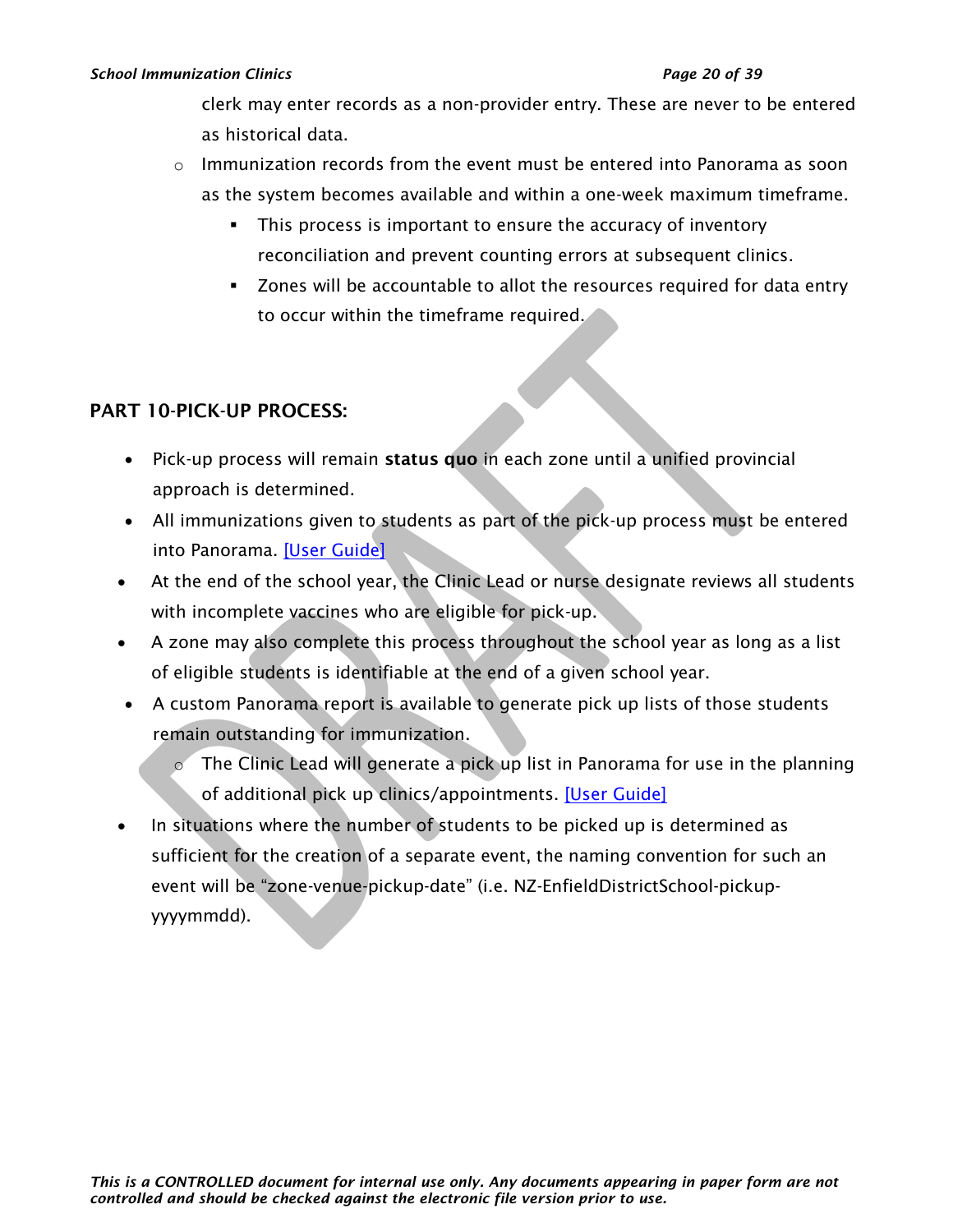#### *School Immunization Clinics Page 21 of 39*

# REFERENCES

College of Licensed Practical Nurses of Nova Scotia. (2013). *Practice guidelines.* Retrieved from<http://clpnns.ca/practice-guidelines/>

College of Registered Nurses of Nova Scotia. (2012). *Documentation guidelines for registered nurses.* Retrieved from: [http://crnns.ca/wp](http://crnns.ca/wp-content/uploads/2015/02/DocumentationGuidelines.pdf)[content/uploads/2015/02/DocumentationGuidelines.pdf](http://crnns.ca/wp-content/uploads/2015/02/DocumentationGuidelines.pdf)

College of Registered Nurses of Nova Scotia. (2017). *Practice standards*. Retrieved from <http://crnns.ca/practice-standards/>

Province of Nova Scotia. (2006). *Safer Needles in Healthcare Workplaces Act*. Chapter 7 of the Acts of 2006. Retrieved from

[http://nslegislature.ca/legc/bills/60th\\_1st/3rd\\_read/b013.htm](http://nslegislature.ca/legc/bills/60th_1st/3rd_read/b013.htm)

- Province of Nova Scotia. (2010). *Registered Nurses Act.* Chapter 21 of the Acts of 2006. Retrieved from<http://nslegislature.ca/legc/statutes/regisnur.htm>
- Province of Nova Scotia. (2013). Custodians: What does PHIA mean to me? *Personal Health Information Act.* Retrieved from<http://novascotia.ca/dhw/phia/custodians.asp>
- Province of Nova Scotia. (2016). *Health Protection Act.* Chapter 4 of the Acts of 2004. Retrieved from<http://nslegislature.ca/legc/statutes/health%20protection.pdf>
- Nova Scotia Health Authority. (2015). *Immunization toolkit for family practice*. Retrieved from [http://www.cdha.nshealth.ca/public-health/immunization-public](http://www.cdha.nshealth.ca/public-health/immunization-public-health/immunization-toolkit-family-practice)[health/immunization-toolkit-family-practice](http://www.cdha.nshealth.ca/public-health/immunization-public-health/immunization-toolkit-family-practice)
- Nova Scotia Department of Health and Wellness. (2015b). *Communicable disease prevention and control: immunization.* Retrieved form <https://novascotia.ca/dhw/cdpc/immunization.asp>
- Nova Scotia Department of Health and Wellness. (2017a). *Nova Scotia immunization manual*. Retrieved from [http://novascotia.ca/dhw/cdpc/documents/Immunization-](http://novascotia.ca/dhw/cdpc/documents/Immunization-Manual.pdf)[Manual.pdf](http://novascotia.ca/dhw/cdpc/documents/Immunization-Manual.pdf)
- Nova Scotia Department of Health and Wellness. (2017b). *Publicly funded vaccine/immunoglobulin eligibility criteria.* Retrieved from [https://novascotia.ca/dhw/CDPC/documents/150706\\_Vaccine\\_Immunoglobin\\_](https://novascotia.ca/dhw/CDPC/documents/150706_Vaccine_Immunoglobin_eligibility_final.pdf) [eligibility\\_final.pdf](https://novascotia.ca/dhw/CDPC/documents/150706_Vaccine_Immunoglobin_eligibility_final.pdf)

Public Health Agency of Canada (2015). National Vaccine Storage and Handling Guidelines for Immunization Providers 2015. PHAC, Ottawa, ON.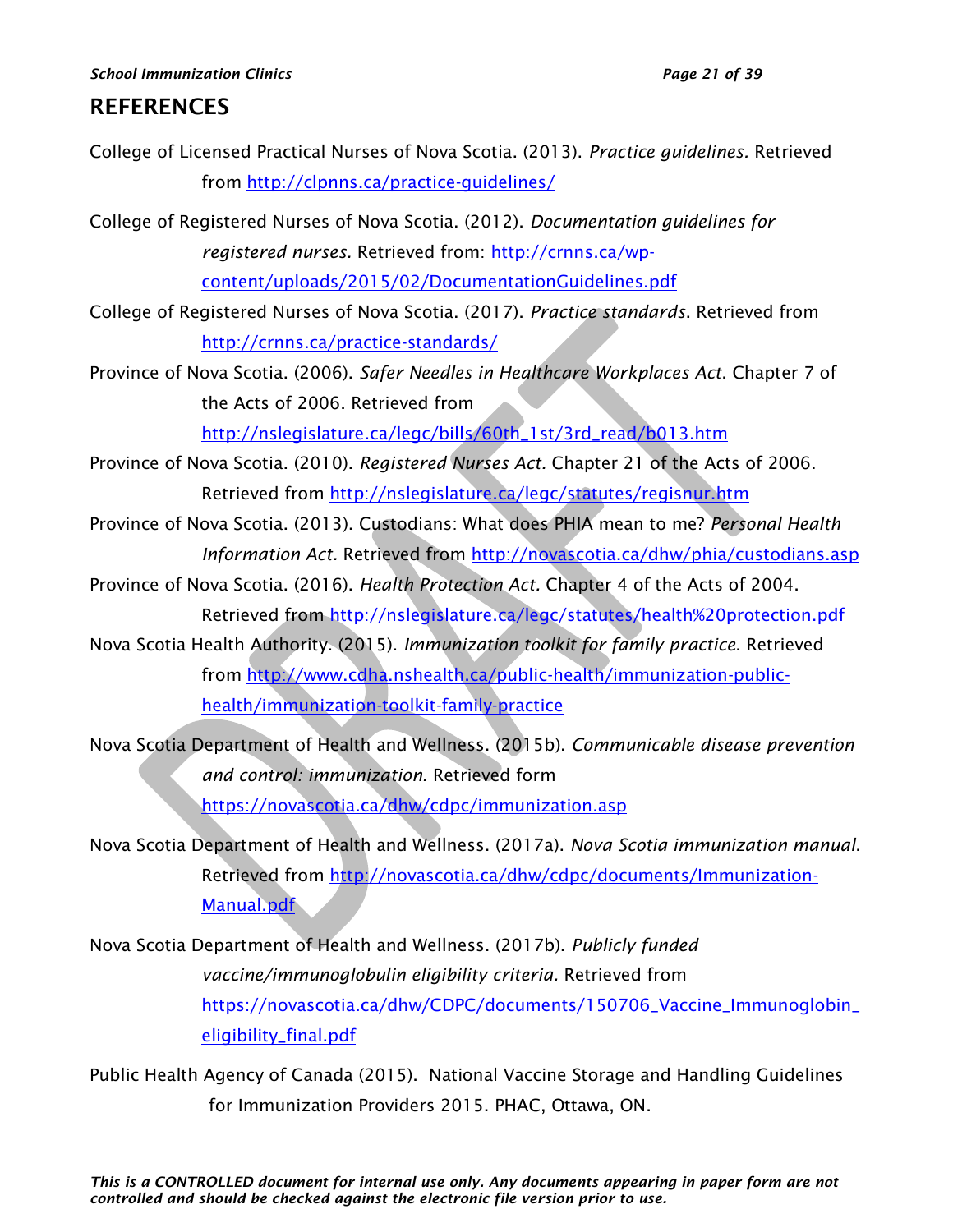#### *School Immunization Clinics Page 22 of 39*

Public Health Agency of Canada. (2016). *Canadian immunization guide.* Retrieved from [https://www.canada.ca/en/public-health/services/canadian-immunization](https://www.canada.ca/en/public-health/services/canadian-immunization-guide.html)[guide.html](https://www.canada.ca/en/public-health/services/canadian-immunization-guide.html)

Public Health Agency of Canada. (2017). *National Advisory Committee on Immunization (NACI)*. Retrieved from [https://www.canada.ca/en/public](https://www.canada.ca/en/public-health/services/immunization/national-advisory-committee-on-immunization-naci.html)[health/services/immunization/national-advisory-committee-on-immunization](https://www.canada.ca/en/public-health/services/immunization/national-advisory-committee-on-immunization-naci.html)[naci.html](https://www.canada.ca/en/public-health/services/immunization/national-advisory-committee-on-immunization-naci.html)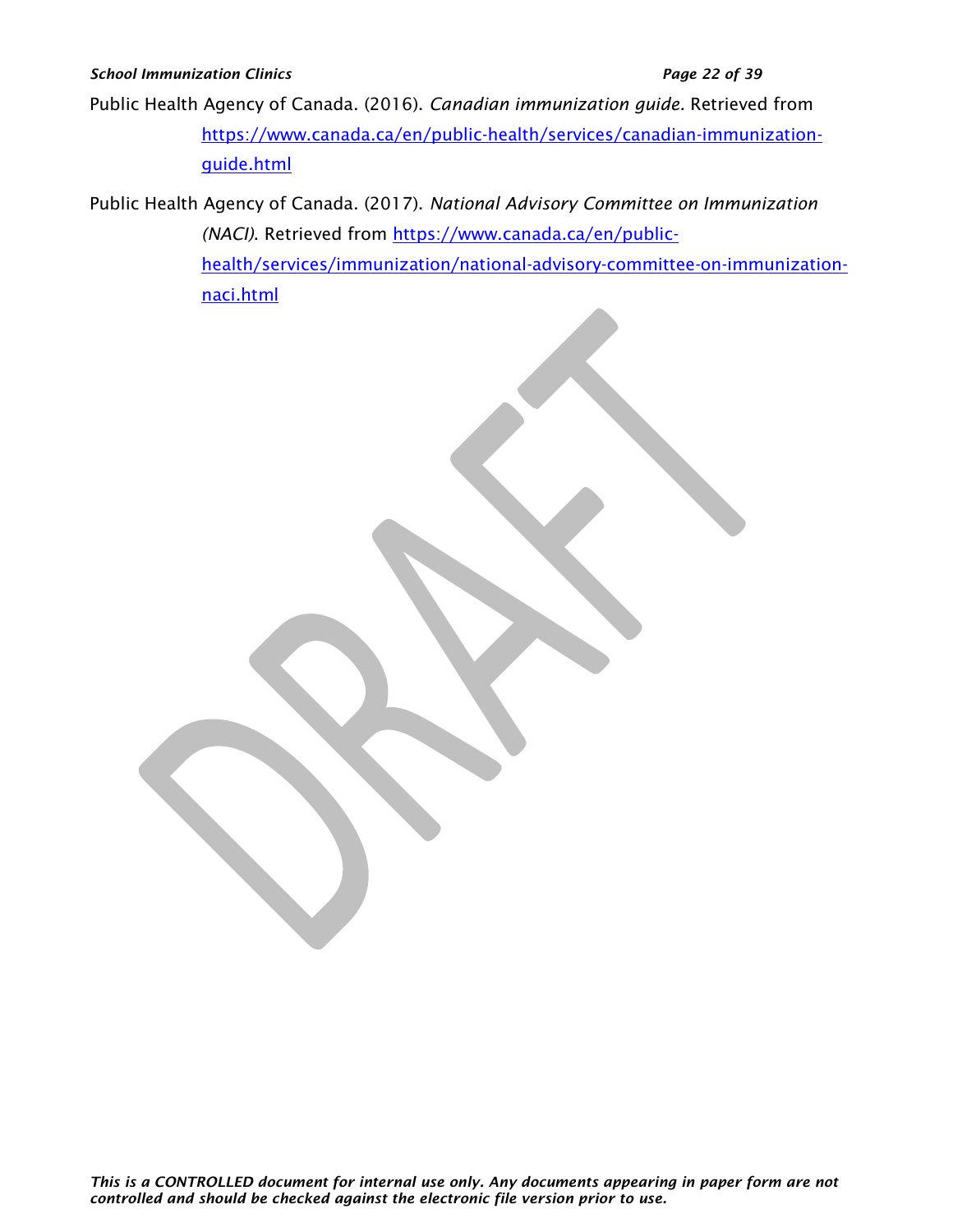# RELATED DOCUMENTS

# <span id="page-22-0"></span>Policies

NSHA Client Identification Policy [Interdisciplinary Clinical CL-SR-025]

[http://policy.nshealth.ca/Site\\_Published/NSHA/document\\_render.aspx?documentRender.IdT](http://policy.nshealth.ca/Site_Published/NSHA/document_render.aspx?documentRender.IdType=6&documentRender.GenericField=&documentRender.Id=67407) [ype=6&documentRender.GenericField=&documentRender.Id=67407](http://policy.nshealth.ca/Site_Published/NSHA/document_render.aspx?documentRender.IdType=6&documentRender.GenericField=&documentRender.Id=67407)

NSHA Public Health Care Directive: Immunization Administration by Nurses (RN and LPN) Employed in Public Health [Public Health CD-PH-010]

[http://policy.nshealth.ca/Site\\_Published/nsha/document\\_render.aspx?documentRender.IdTy](http://policy.nshealth.ca/Site_Published/nsha/document_render.aspx?documentRender.IdType=6&documentRender.GenericField=&documentRender.Id=69188) [pe=6&documentRender.GenericField=&documentRender.Id=69188](http://policy.nshealth.ca/Site_Published/nsha/document_render.aspx?documentRender.IdType=6&documentRender.GenericField=&documentRender.Id=69188)

[Policies](#page-22-0) Reference and link to the new NSHA Immunization Policy [Public Health MM-IM-001] once approved *(will supersede all former DHA immunization-related policies)*

[Policies](#page-22-0) Reference and link to the new NSHA Anaphylaxis Policy once approved *(will supersede all former related DHA policies)*

# Appendices

Appendix A-Definitions

Appendix B-School Clinic Courier Form

Appendix C-Nova Scotia School Immunization Schedule

[https://novascotia.ca/dhw/cdpc/documents/13153\\_SchoolImmunizationSchedule\\_En.pdf](https://novascotia.ca/dhw/cdpc/documents/13153_SchoolImmunizationSchedule_En.pdf)

Appendix D-School Immunization Consent Form

[https://novascotia.ca/dhw/CDPC/documents/13135\\_SIPConsent\\_En.pdf](https://novascotia.ca/dhw/CDPC/documents/13135_SIPConsent_En.pdf)

Appendix E-Sample Reciprocal Immunization Form

<https://novascotia.ca/dhw/CDPC/documents/forms/Reciprocal-Notification-Form.pdf>

Appendix F-Vaccine Order Request Form: Special Order

[https://novascotia.ca/dhw/cdpc/documents/forms/High-Risk-Special-Release-Vaccine-Order-](https://novascotia.ca/dhw/cdpc/documents/forms/High-Risk-Special-Release-Vaccine-Order-Request.pdf)[Request.pdf](https://novascotia.ca/dhw/cdpc/documents/forms/High-Risk-Special-Release-Vaccine-Order-Request.pdf)

*This is a CONTROLLED document for internal use only. Any documents appearing in paper form are not controlled and should be checked against the electronic file version prior to use.*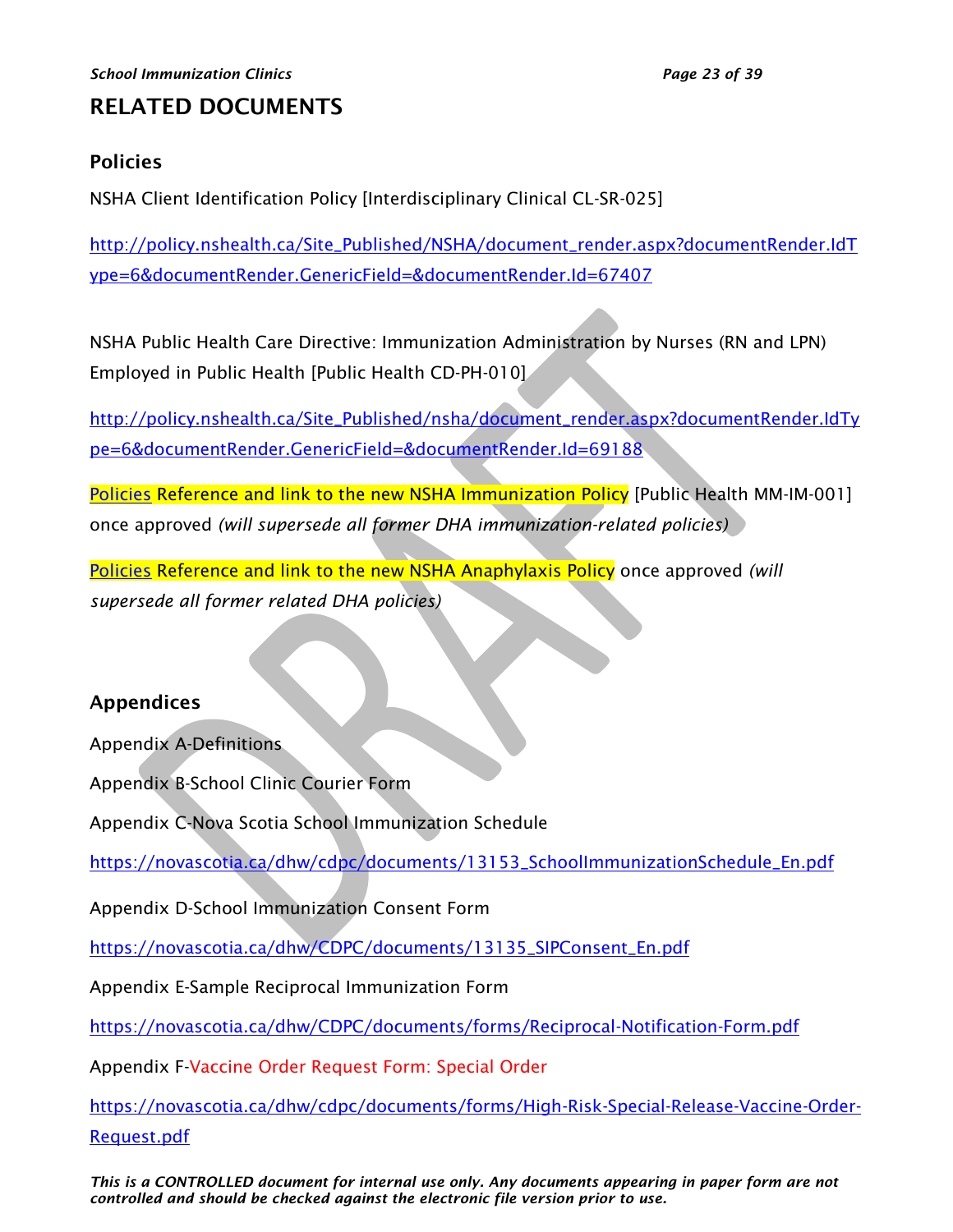*School Immunization Clinics Page 24 of 39*

Appendix G-School Vaccine Usage Form

Appendix H-SIMS: Reporting Faints-A Step by Step Guide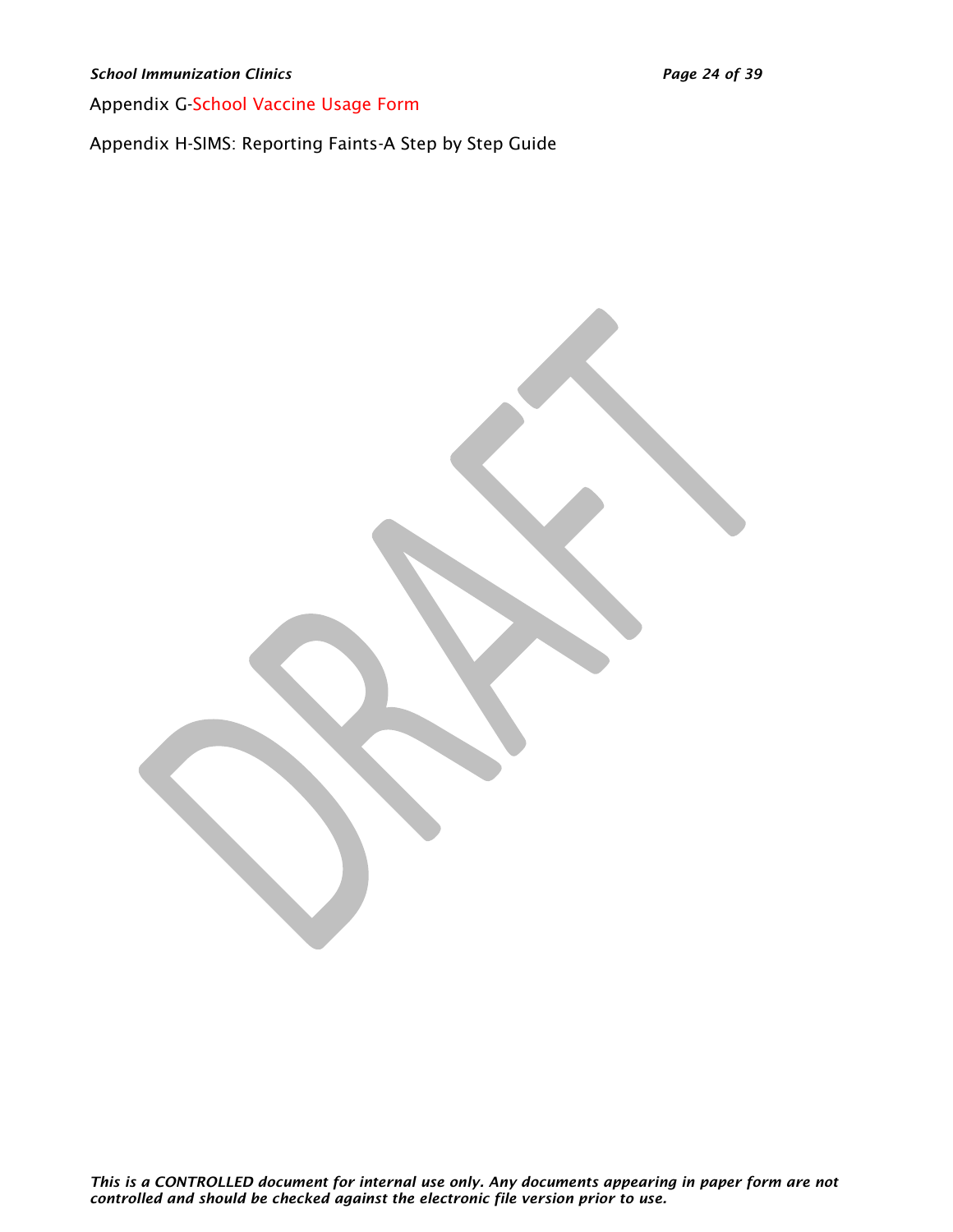# <span id="page-24-0"></span>Appendix A-Definitions

| Consent for             | Consent granted by a client to a Nurse or MOH to view a file that has                                                                       |
|-------------------------|---------------------------------------------------------------------------------------------------------------------------------------------|
| <b>Disclosure</b>       | been masked by the DHW Privacy and Access Office. Masking is a                                                                              |
|                         | process that limits the disclosure of specific portions of that client's                                                                    |
|                         | personal health information.                                                                                                                |
| Consent for             | Consent given for the specific purpose of a given intervention (i.e.                                                                        |
| Service                 | receipt of vaccine, or a series of vaccine, at school clinics).                                                                             |
| Deferral                | A postponement status assigned where a student is expected to have                                                                          |
|                         | an eligible immunization at a date in the foreseeable future but could                                                                      |
|                         | not receive it on the day originally scheduled.                                                                                             |
|                         |                                                                                                                                             |
| Event                   | The clinic(s) held for a defined cohort of individuals. In the case of<br>school immunization, round one (autumn) may require two (or more) |
|                         | visits to the same school but would still fall under the same event in                                                                      |
|                         | Panorama. Round two (spring) is set-up as a separate event.                                                                                 |
| <b>Health Care</b>      | All persons employed by NSHA facilities, or NSHA funded facilities, as                                                                      |
| Professional            | well as members of the medical staff, volunteers, board members,                                                                            |
| (HCP)                   | students, and others associated through contracts                                                                                           |
|                         |                                                                                                                                             |
| <b>Holding Point</b>    | A discrete location where immunization product is kept in inventory.                                                                        |
| Location (HPL)          | Immunization product must be received into, and issued from a<br>specific HPL.                                                              |
|                         |                                                                                                                                             |
| Home Schooled           | School aged children and youth who have educational programming                                                                             |
| <b>Students</b>         | provided by a parent/guardian within the home environment as per                                                                            |
|                         | the Education Act educated per the Education Act, 1995-96.                                                                                  |
| Immunization            | The process by which immunity is conferred, either by injection of                                                                          |
|                         | antigens (active Immunization) or by injection of serum containing                                                                          |
|                         | specific antibodies (passive immunization).                                                                                                 |
| <b>Immunization</b>     | A measure of the extent to which immunizations administered cover                                                                           |
| Coverage                | the potential need in the population.                                                                                                       |
| Immunization            | Clinic Leads, PHNs, LPNs, and administrative support Staff who deliver                                                                      |
| Team                    | the school immunization program.                                                                                                            |
|                         |                                                                                                                                             |
| <b>Informed Consent</b> | The process of giving information about a particular treatment or test<br>in order for you to decide whether or not you wish to undergo a   |
|                         | treatment or test. This process of understanding the risks and                                                                              |
|                         | benefits of treatment is known as informed consent.                                                                                         |
|                         |                                                                                                                                             |
| Lot Number              | Number assigned to each vaccine by the vaccine manufacturer for                                                                             |
|                         | identification purposes.                                                                                                                    |

*This is a CONTROLLED document for internal use only. Any documents appearing in paper form are not controlled and should be checked against the electronic file version prior to use.*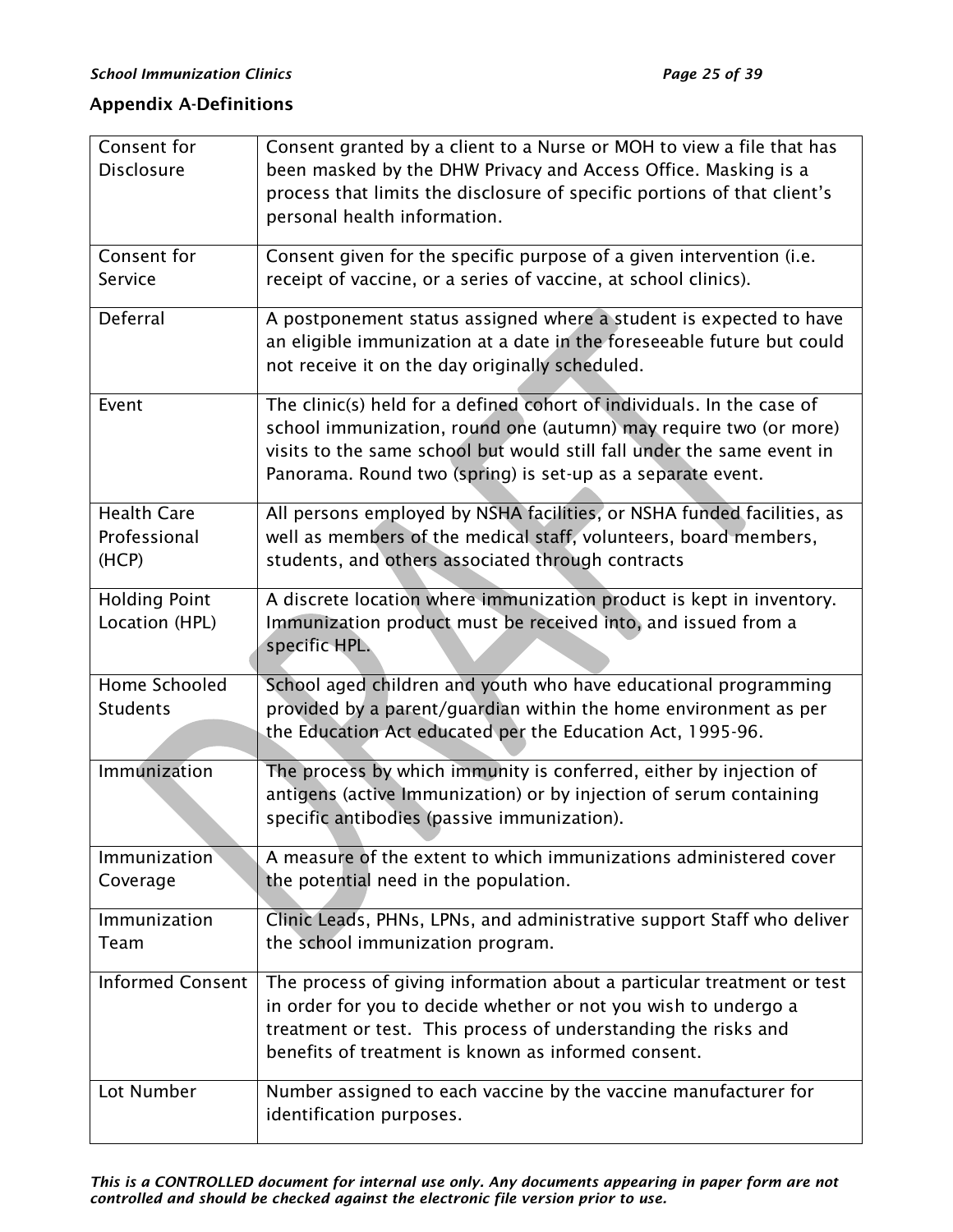| Non-Regular Staff                                 | Refers to all learners, temporary and casual Staff who provide<br>immunization related services to clients as part of assigned work<br>activities within Public Health at the NSHA. This may include both<br>administrative and nursing related functions. |
|---------------------------------------------------|------------------------------------------------------------------------------------------------------------------------------------------------------------------------------------------------------------------------------------------------------------|
| Nurse Immunizer                                   | Refers to all permanent status registered nurses and licensed practical<br>nurses who provide immunization services to clients as part of<br>assigned work activities within Public Health at the NSHA.                                                    |
| Panorama                                          | An electronic public health surveillance system designed to increase<br>efficiency in tracking vaccine usage, immunization coverage rates, and<br>control of infectious notifiable diseases including outbreaks.                                           |
| <b>Publicly Funded</b><br>Immunization<br>Program | A provincially determined list of publicly funded vaccine which falls<br>under various routine and non-routine eligibility criteria including<br>childhood, school, adult and high risk categories.                                                        |
| School<br>Immunization<br>Schedule                | A provincially determined schedule of routine, publicly funded vaccine<br>recommended for all youth who fall within a minimum specified age<br>category, typically as part of a Grade 7 cohort.                                                            |
| Service Delivery<br>Location (SDL)                | The location where a service, such as immunization, is received by the<br>client (i.e. the specific school or office where a clinic is held).                                                                                                              |
| <b>Staff</b>                                      | Unless specifically limited by a certain policy, refers to all employees,<br>physicians, learners, volunteers, board members, contractors,<br>contract workers, franchise employees, and other individuals<br>performing work activities within NSHA.      |
| Vaccination                                       | Vaccination is a method of preventing certain infections. It consists of<br>introducing preparations called Vaccines into an organism for the<br>purpose of inducing active immunity.                                                                      |
| Vaccine                                           | An antigenic preparation which, when introduced into an organism,<br>induces the production of antibodies capable of fighting off infection<br>of that organism by a given micro-organism.                                                                 |
| Zone Bio-<br>Coordinator                          | Administrative personnel (i.e. secretary, clerk) assigned within the<br>Zone to the functions related to vaccine inventory, storage, handling<br>and distribution.                                                                                         |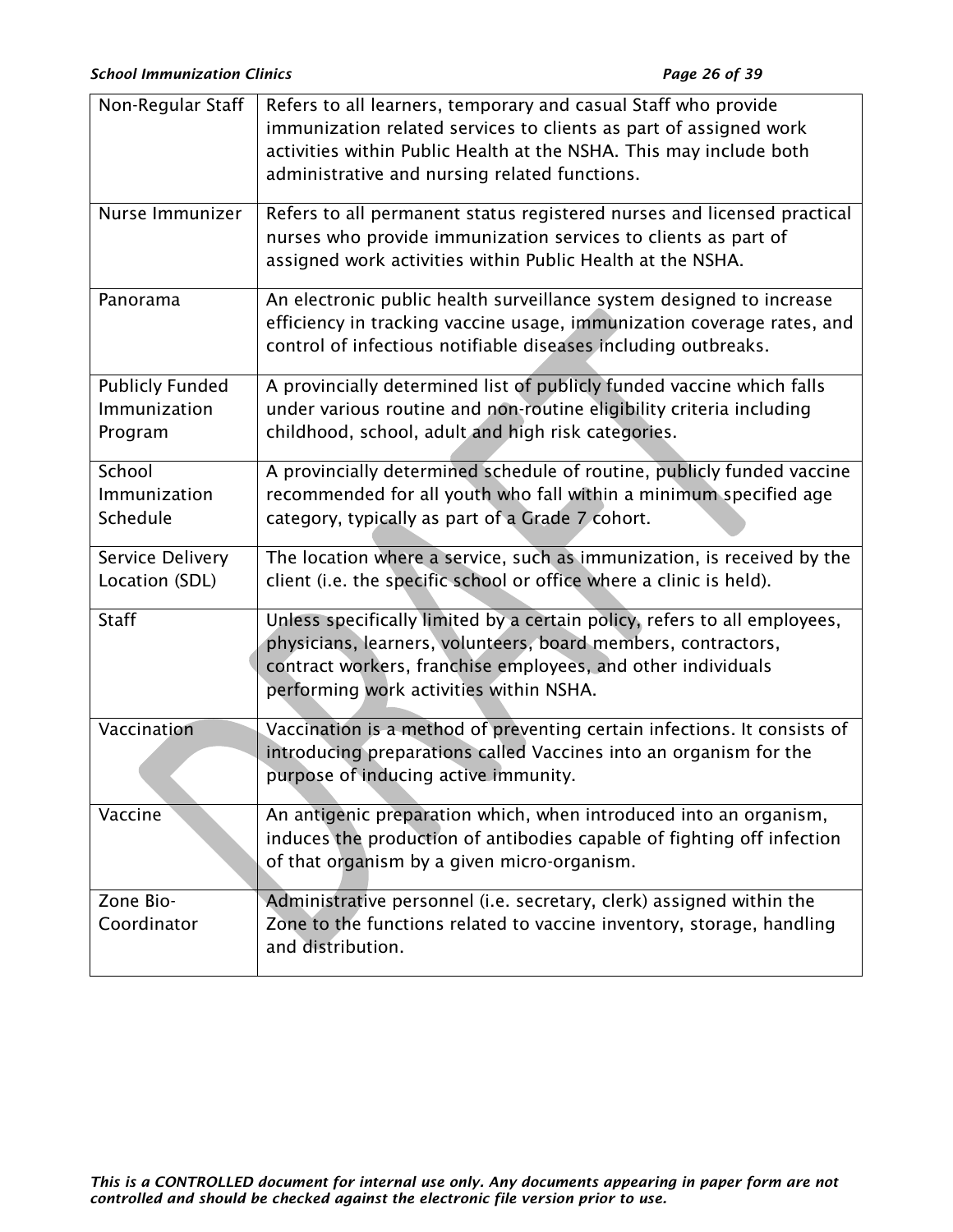# <span id="page-26-0"></span>Appendix B-School Immunization Clinic Courier Form

# **School Immunization Clinics 2017-2018 Courier Schedule for Clinic Supplies & Vaccine**

\*\*Clinics with a target of **50 & over** to be delivered by courier\*\*

| ROUND#      |             |               |  |                             |        |
|-------------|-------------|---------------|--|-----------------------------|--------|
| <b>Date</b> | <b>Time</b> | <b>School</b> |  | Target   Clinic Facilitator | Cell # |
|             |             |               |  |                             |        |
|             |             |               |  |                             |        |
|             |             |               |  |                             |        |
|             |             |               |  |                             |        |
|             |             |               |  |                             |        |
|             |             |               |  |                             |        |
|             |             |               |  |                             |        |
|             |             |               |  |                             |        |
|             |             |               |  |                             |        |
|             |             |               |  |                             |        |
|             |             |               |  |                             |        |
|             |             |               |  |                             |        |
|             |             |               |  |                             |        |
|             |             |               |  |                             |        |
|             |             |               |  |                             |        |
|             |             |               |  |                             |        |
|             |             |               |  |                             |        |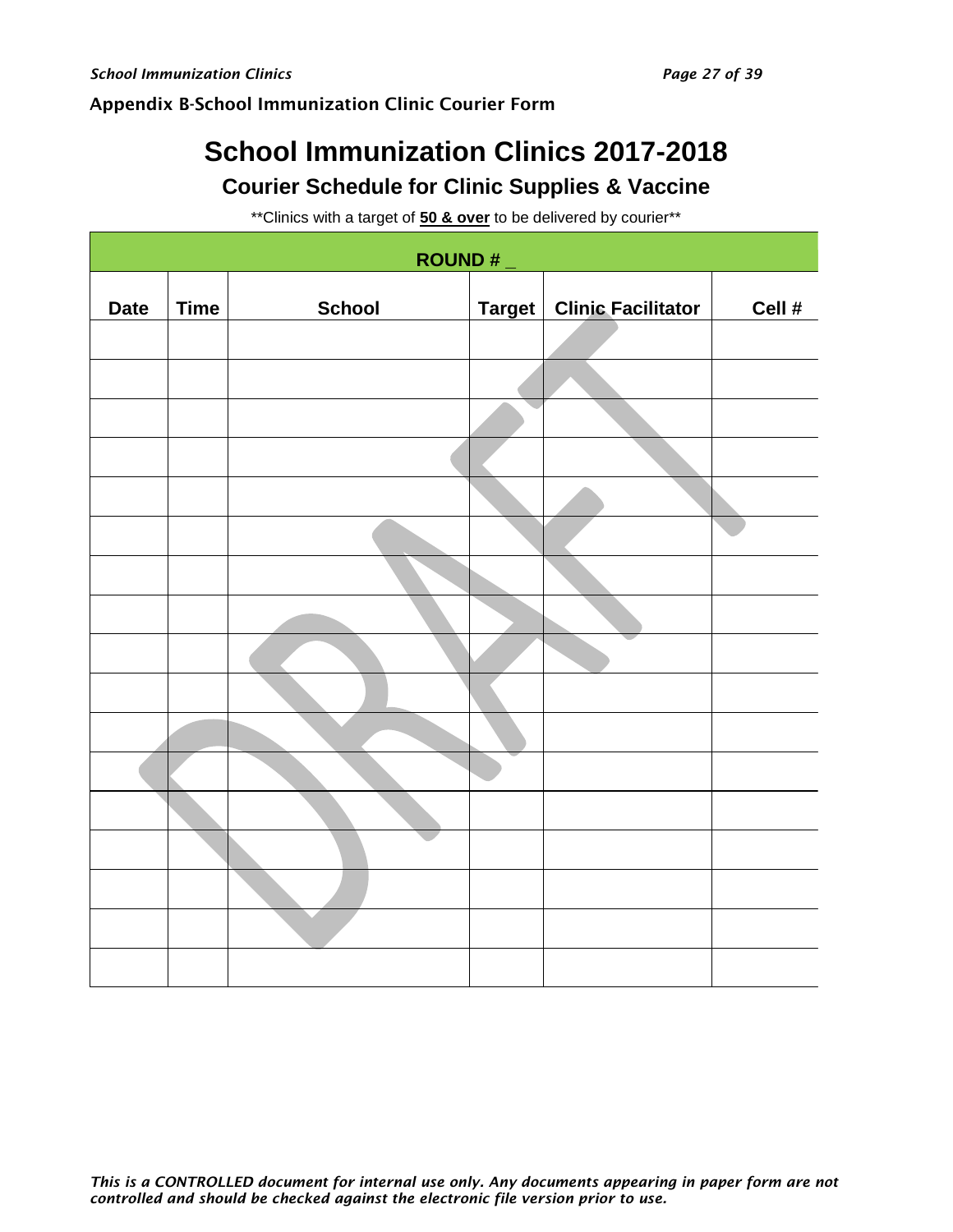### <span id="page-27-0"></span>Appendix C-Nova Scotia School Immunization Schedule

# **School Immunization Schedule**

The immunizations shown on this schedule are those that are given free of charge.

Children at high risk may be eligible for additional vaccines. For more information, talk to your health care provider or talk to your local Public Health Office.

|                                                                                                       | <b>School Year</b> |
|-------------------------------------------------------------------------------------------------------|--------------------|
|                                                                                                       | Grade 7            |
| HPV (for both boys and girls)<br>VACCINES<br>Human papillomavirus vaccine (2 doses)                   |                    |
| <b>Hepatitis B (HB)</b><br><b>Hepatitis B vaccine (2 doses)</b>                                       |                    |
| <b>Tdap</b><br>Tetanus, diphtheria, and acellular pertussis<br>(whooping cough) vaccine               |                    |
| <b>Meningococcal Quadrivalent</b><br>Meningococcal Quadrivalent vaccine<br>(Groups A, C, Y and W 135) |                    |

13153/APR15 REV15-16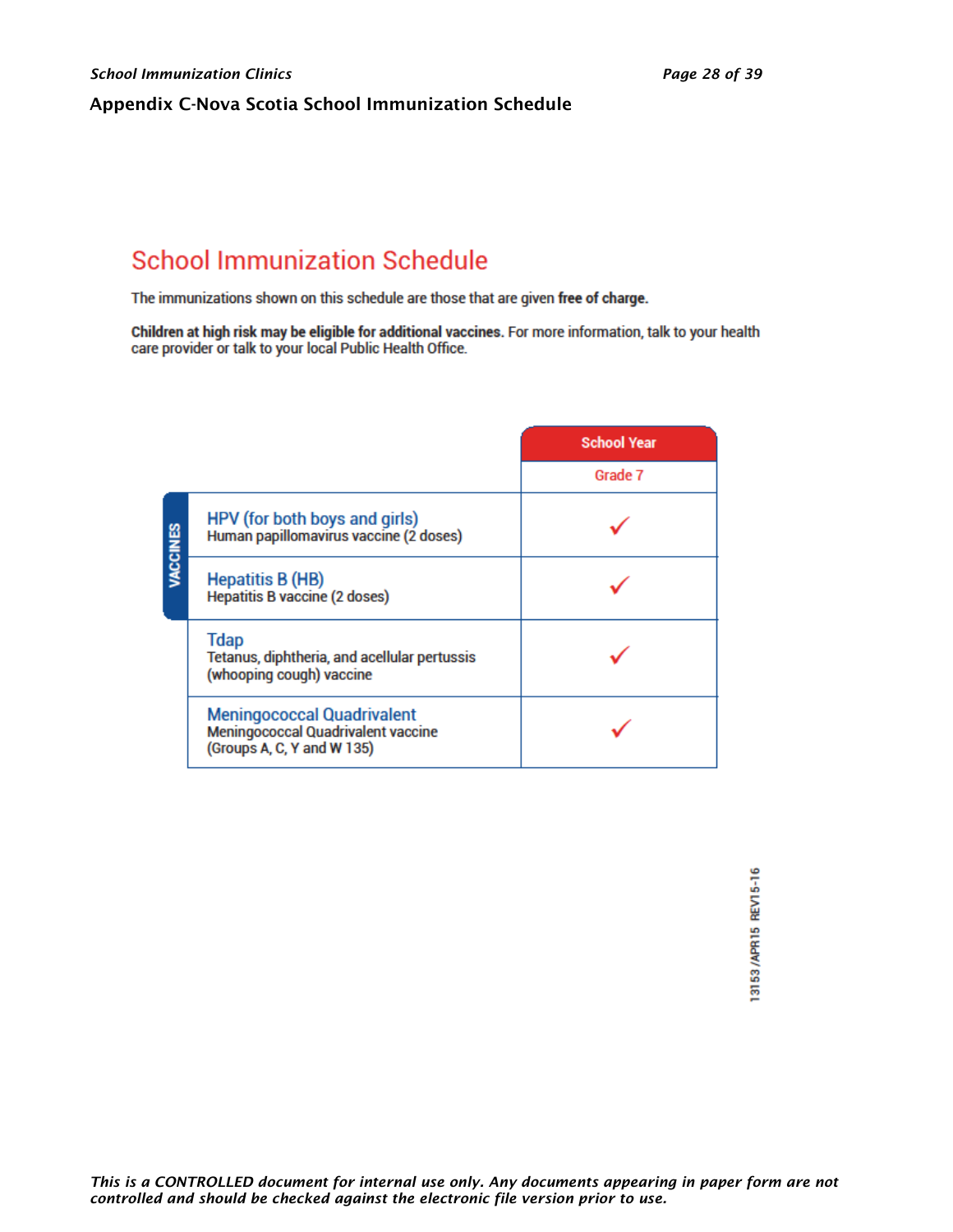$\overline{\mathcal{L}}$ 

#### <span id="page-28-0"></span>Appendix D-School Immunization Consent Form

Do Not separate the 3 copies of the Consent Form. Return all 3 copies to your school public health nurse. Your child will receive a copy after all vaccine(s) have been given.

 $\sim$ 

## **School Immunization Consent Form**

Complete Sections 1 and 2. Bloose print EIBM V with a hallpoint par

The vaccines covered by this form are: Tetanus, Diphtheria, and Acellular Pertussis (Tdap) Vaccine; Meningococcal Quadrivalent Vaccine;<br>Hepatitis B Vaccine; and Human Papillomavirus (HPV) Vaccine

| Address: <b>Address:</b>                                                           | Section 1: STUDENT'S PERSONAL INFORMATION<br>Full Name: Contract of the Contract of Contract of Contract Contract of Contract of Contract of Contract of Contract of Contract of Contract of Contract of Contract of Contract of Contract of Contract of Contract of Contra                                                                                                               | Grade                                 |                                                                                                                                                                                                                                |           |                 |
|------------------------------------------------------------------------------------|-------------------------------------------------------------------------------------------------------------------------------------------------------------------------------------------------------------------------------------------------------------------------------------------------------------------------------------------------------------------------------------------|---------------------------------------|--------------------------------------------------------------------------------------------------------------------------------------------------------------------------------------------------------------------------------|-----------|-----------------|
|                                                                                    |                                                                                                                                                                                                                                                                                                                                                                                           |                                       | Postal Code:                                                                                                                                                                                                                   |           |                 |
| Parent's Daytime Phone:                                                            | <b>Parent's E-mail: Parent's E-mail:</b>                                                                                                                                                                                                                                                                                                                                                  |                                       |                                                                                                                                                                                                                                |           |                 |
|                                                                                    | Health Care Provider's Name: North American Care and Care and Care and Care and Care and Care and Care and Care and Care and Care and Care and Care and Care and Care and Care and Care and Care and Care and Care and Care an                                                                                                                                                            |                                       |                                                                                                                                                                                                                                |           |                 |
| School Name: <b>School Name:</b>                                                   |                                                                                                                                                                                                                                                                                                                                                                                           |                                       | <b>Example 2018</b> Teacher's Name and Room Number:                                                                                                                                                                            |           |                 |
| HEALTH CARD NUMBER:        -                                                       |                                                                                                                                                                                                                                                                                                                                                                                           | $\Gamma$ . $\Gamma$ $\Gamma$ $\Gamma$ | Date of Birth:                   Sex:    <br>Year and                                                                                                                                                                          | Month Day | M F Other       |
|                                                                                    | Has your child ever had an allergy or a reaction to a vaccine?<br>$\Box$ No $\Box$ Yes If yes, please explain: $\Box$                                                                                                                                                                                                                                                                     |                                       |                                                                                                                                                                                                                                |           |                 |
| Section 2: PARENT/GUARDIAN CONSENT                                                 |                                                                                                                                                                                                                                                                                                                                                                                           |                                       |                                                                                                                                                                                                                                |           |                 |
|                                                                                    | - I have read the information I was given on these 4 vaccines. I understand the benefits, risks, and possible reactions of each vaccine.<br>The following consent is valid for the time needed to give all doses of the vaccines unless I cancel my consent in writing.<br>By signing below, I consent for the following vaccines to be given (check Yes or No for each of the vaccines). |                                       |                                                                                                                                                                                                                                |           |                 |
|                                                                                    | Tetanus, Diphtheria, and Acellular Pertussis (Tdap) Vaccine (1 dose)                                                                                                                                                                                                                                                                                                                      |                                       |                                                                                                                                                                                                                                |           |                 |
| $\Box$ Yes. I consent $\Box$ No. I do not consent                                  |                                                                                                                                                                                                                                                                                                                                                                                           |                                       |                                                                                                                                                                                                                                |           |                 |
|                                                                                    | If your child has received this vaccine recently, please give the name of vaccine: ________________ and the date: __________                                                                                                                                                                                                                                                              |                                       |                                                                                                                                                                                                                                |           |                 |
|                                                                                    | Meningococcal Quadrivalent Vaccine (1 dose)                                                                                                                                                                                                                                                                                                                                               |                                       |                                                                                                                                                                                                                                |           |                 |
| $\Box$ YES, I CONSENT $\Box$ No, I DO NOT CONSENT                                  |                                                                                                                                                                                                                                                                                                                                                                                           |                                       |                                                                                                                                                                                                                                |           |                 |
|                                                                                    |                                                                                                                                                                                                                                                                                                                                                                                           |                                       |                                                                                                                                                                                                                                |           |                 |
| Hepatitis B Vaccine (2 doses)<br>$\Box$ Yes. I consent $\Box$ No. I do not consent | If your child has already received Twinnx vaccine, please give the dates: Dose 1: ___________ Dose 2: ___________ Dose 3: ____________<br>If your child has already received Hepatitis B vaccine, please give the name of vaccine:                                                                                                                                                        |                                       |                                                                                                                                                                                                                                |           |                 |
|                                                                                    |                                                                                                                                                                                                                                                                                                                                                                                           |                                       |                                                                                                                                                                                                                                |           |                 |
| $\Box$ Yes, I consent $\Box$ No, I do not consent                                  | If your child has already received this vaccine, please give the name of vaccine: _________________<br>and the dates: Dose 1: Nose 2: Nose 2: Nose 3: Nose 3: Nose 3: Nose 3: Nose 3: Nose 3: Nose 3: Nose 3: Nose 3: Nose 3: Nose 3: Nose 3: Nose 3: Nose 3: Nose 3: Nose 3: Nose 3: Nose 3: Nose 3: Nose 3: Nose 3: Nose 3: Nose 3:                                                     |                                       |                                                                                                                                                                                                                                |           |                 |
| <b>SIGNATURE REQUIRED</b>                                                          |                                                                                                                                                                                                                                                                                                                                                                                           |                                       |                                                                                                                                                                                                                                |           |                 |
|                                                                                    |                                                                                                                                                                                                                                                                                                                                                                                           | <b>Print Name:</b>                    | (Parent/Caardian)                                                                                                                                                                                                              |           |                 |
| Signature: (Parent/Cuardian)                                                       | Public Health Services may get in touch with you if any other information is needed.                                                                                                                                                                                                                                                                                                      |                                       |                                                                                                                                                                                                                                |           |                 |
|                                                                                    |                                                                                                                                                                                                                                                                                                                                                                                           |                                       | TO BE COMPLETED BY THE PUBLIC HEALTH NURSE                                                                                                                                                                                     |           |                 |
|                                                                                    |                                                                                                                                                                                                                                                                                                                                                                                           |                                       |                                                                                                                                                                                                                                |           |                 |
|                                                                                    | Tetanus, Diphtheria, and Acellular Pertussis (Tdap) Vaccine Vaccine Trade Name: [1988] [1988] [1988] [1989] [1<br>1 Dose: ____________________Site: Rt arm □ Lt arm □ Route: IM □ Lot # _____________________________                                                                                                                                                                     |                                       |                                                                                                                                                                                                                                |           |                 |
|                                                                                    | Time: Date: Date: Signature:                                                                                                                                                                                                                                                                                                                                                              |                                       |                                                                                                                                                                                                                                |           |                 |
|                                                                                    |                                                                                                                                                                                                                                                                                                                                                                                           |                                       |                                                                                                                                                                                                                                |           |                 |
| <b>Meningococcal Quadrivalent Vaccine</b>                                          | 1 Dose: _________________________Site: Rt arm □ Lt arm □ Noute: IM □ Lot # _________                                                                                                                                                                                                                                                                                                      |                                       | Vaccine Trade Name: Name: Name of the Contract of the Contract of the Contract of the Contract of the Contract of the Contract of the Contract of the Contract of the Contract of the Contract of the Contract of the Contract |           |                 |
|                                                                                    | Time: Contact Contact Date: Contact Contact Signature: Contact Contact Contact Contact Contact Contact Contact Contact Contact Contact Contact Contact Contact Contact Contact Contact Contact Contact Contact Contact Contact                                                                                                                                                            |                                       |                                                                                                                                                                                                                                |           |                 |
|                                                                                    |                                                                                                                                                                                                                                                                                                                                                                                           |                                       |                                                                                                                                                                                                                                |           |                 |
| <b>Hepatitis B Vaccine</b>                                                         |                                                                                                                                                                                                                                                                                                                                                                                           |                                       |                                                                                                                                                                                                                                |           |                 |
|                                                                                    | 1st Dose: ___________________Site: Rt arm □ Lt arm □ Route: IM □ Lot # ____________________________                                                                                                                                                                                                                                                                                       |                                       |                                                                                                                                                                                                                                |           |                 |
| 2nd Dose: -                                                                        |                                                                                                                                                                                                                                                                                                                                                                                           |                                       |                                                                                                                                                                                                                                |           |                 |
|                                                                                    |                                                                                                                                                                                                                                                                                                                                                                                           |                                       |                                                                                                                                                                                                                                |           |                 |
|                                                                                    |                                                                                                                                                                                                                                                                                                                                                                                           |                                       |                                                                                                                                                                                                                                |           |                 |
| Human Papillomavirus (HPV) Vaccine                                                 |                                                                                                                                                                                                                                                                                                                                                                                           |                                       | Vaccine Trade Name: Vaccine Trade Name:                                                                                                                                                                                        |           |                 |
|                                                                                    | $1st \, \text{Dose:} \quad \text{Site:} \, \text{Rt arm} \quad \Box \quad \text{Lt arm} \Box$                                                                                                                                                                                                                                                                                             |                                       | Route: $IM \sqcap$ Lot $#$                                                                                                                                                                                                     |           |                 |
|                                                                                    |                                                                                                                                                                                                                                                                                                                                                                                           |                                       |                                                                                                                                                                                                                                |           |                 |
|                                                                                    | 2nd Dose: Site: Rt arm [ Lt arm [ ]                                                                                                                                                                                                                                                                                                                                                       |                                       | Route: IM $\Box$ Lot # ______                                                                                                                                                                                                  |           |                 |
|                                                                                    | Time: ___________________________Date: _________________Signature: _____________                                                                                                                                                                                                                                                                                                          |                                       |                                                                                                                                                                                                                                |           |                 |
|                                                                                    |                                                                                                                                                                                                                                                                                                                                                                                           |                                       |                                                                                                                                                                                                                                |           |                 |
|                                                                                    | Copy Distribution: WHITE - PHS; YELLOW - Health Care Provider; PINK - Parent/Guardian or Student                                                                                                                                                                                                                                                                                          |                                       |                                                                                                                                                                                                                                |           |                 |
| @***                                                                               |                                                                                                                                                                                                                                                                                                                                                                                           |                                       |                                                                                                                                                                                                                                |           | <b>NORTHOTA</b> |

*This is a CONTROLLED document for internal use only. Any documents appearing in paper form are not controlled and should be checked against the electronic file version prior to use.*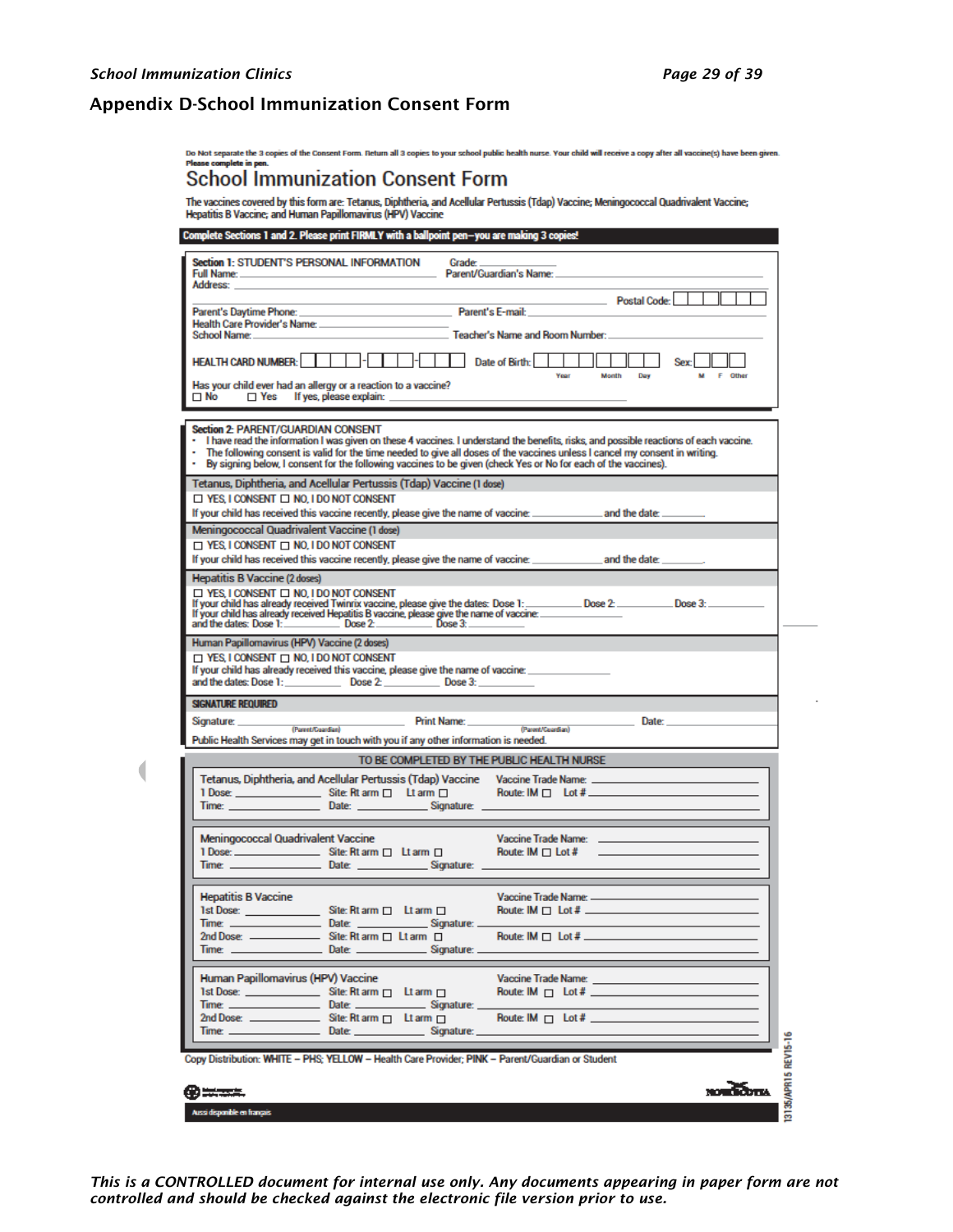#### <span id="page-29-0"></span>Appendix E-Sample Reciprocal Immunization Form

# Reciprocal **Notification Form**

**Public Health Services** 7 Mellor Avenue, Unit 5 Dartmouth, Nova Scotta **B3B OE8** 



www.gov.ns.ca/dhw

- This form is to be completed by the person administering a vaccine. The blue copy is to be sent to the local Public Health Office.
- The yellow copy is to be sent to or retained by the health care provider.

#### Please print firmly with a ball-point pen-you are making 2 copies.

|                                                                                                                                | <b>PATIENT INFORMATION</b>                                                                                                                                               |                                                                                                                                         |                                                                                                                                                 |                                                                                                                                                                                                                    |  |  |
|--------------------------------------------------------------------------------------------------------------------------------|--------------------------------------------------------------------------------------------------------------------------------------------------------------------------|-----------------------------------------------------------------------------------------------------------------------------------------|-------------------------------------------------------------------------------------------------------------------------------------------------|--------------------------------------------------------------------------------------------------------------------------------------------------------------------------------------------------------------------|--|--|
| Surrame                                                                                                                        |                                                                                                                                                                          | <b>Given Names</b>                                                                                                                      |                                                                                                                                                 | <b>Phone Number</b>                                                                                                                                                                                                |  |  |
| <b>Address</b>                                                                                                                 |                                                                                                                                                                          |                                                                                                                                         |                                                                                                                                                 |                                                                                                                                                                                                                    |  |  |
| <b>Address</b>                                                                                                                 |                                                                                                                                                                          |                                                                                                                                         |                                                                                                                                                 | Postal Code                                                                                                                                                                                                        |  |  |
| If Attending School, Name of School                                                                                            | D<br>Date of Birth<br>Health Care Provider's Name (Please Rint)                                                                                                          | г<br>м<br>Sex                                                                                                                           | <b>Health Card Number</b>                                                                                                                       | <b>Health Care Provider's Phone Number</b>                                                                                                                                                                         |  |  |
|                                                                                                                                | ANTIGEN ADMINISTERED. CHECK (.) BOXES WHERE APPROPRIATE                                                                                                                  |                                                                                                                                         |                                                                                                                                                 |                                                                                                                                                                                                                    |  |  |
| DTaP-IPV-HID<br>$\Box$ 1st<br>$\square$ 2nd<br>$\square$ 3rd<br>$\Box$ 4th<br>$\square$ Meningococcal<br>group C<br>□ Tdap-IPV | <b>Hepatitis B</b><br>$-1st$<br>$\square$ 2nd<br>$\Box 3rd$<br><b>Hepatitis A</b><br>$\overline{\Box}$ 1st<br>$\square$ 2nd<br><b>MMR</b><br>$\Box$ 1st<br>$\square$ 2nd | Varicella<br>$\Box$ 1st<br>$\square$ 2nd<br>□ Pneumococcal<br>Polysaccharide<br>$\Box$ Td<br><b>MMRV</b><br>$\Box$ 1st<br>$\square$ 2nd | Influenza<br>$\Box$ 1st<br>$\square$ 2nd<br>$\square$ Hib<br>$\square$ Tdap<br>Other<br>$\Box$ 1st<br>$\square$ 2nd<br>$\Box$ 3rd<br>$\Box$ 4th | <b>Pneumococcal</b><br>Conjugate<br>of fst<br>$\square 2nd$<br>$\square$ 3rd<br><b>Hepatitis A &amp; B</b><br>亡 1st<br>$\square 2nd$<br>$\square$ 3rd<br><b>Other</b><br>$\Box$ 1st<br>$\Box 2nd$<br>$\square$ 3rd |  |  |
| Siter                                                                                                                          | Ster                                                                                                                                                                     | Site                                                                                                                                    | Siter                                                                                                                                           | Site                                                                                                                                                                                                               |  |  |
| Dosaga:                                                                                                                        | Dorage                                                                                                                                                                   | Dosage                                                                                                                                  | Dorage                                                                                                                                          | <b>Dosaga:</b>                                                                                                                                                                                                     |  |  |
| Route                                                                                                                          | Route:                                                                                                                                                                   | Route                                                                                                                                   | <b>Route:</b>                                                                                                                                   | Route                                                                                                                                                                                                              |  |  |
| Lot #:                                                                                                                         | Lotifi                                                                                                                                                                   | Lot #:                                                                                                                                  | Lotifi                                                                                                                                          | Lot #:                                                                                                                                                                                                             |  |  |

Date Given (YY/MM/DD)

Signature of Person Giving Vaccine

Office / Location where Immunization was Given

130s8/JUN12 REV12-13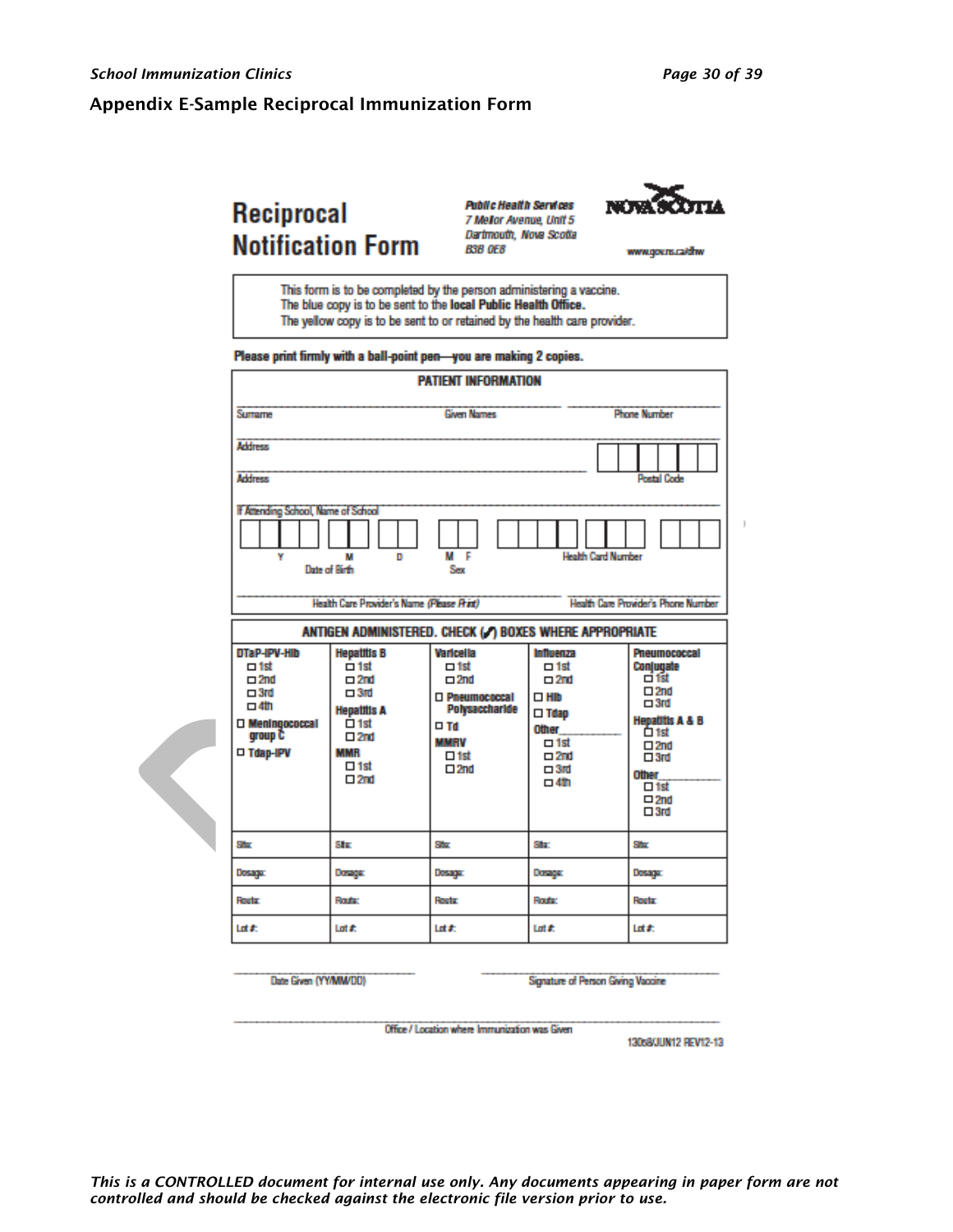# <span id="page-30-0"></span>Appendix F-Vaccine Order Request Form: Special Order

| <b>Phone:</b> |
|---------------|
| Fax:          |
| <b>Email:</b> |
|               |

**Place Vaccine Order** 

# **Vaccine Order Request: High Risk or Special Order**

| <b>Immunization Provider Information</b>                   |                   |                         |                                   |           |  |  |
|------------------------------------------------------------|-------------------|-------------------------|-----------------------------------|-----------|--|--|
| <b>Provider Name</b>                                       |                   | <b>Email</b>            |                                   |           |  |  |
| <b>Professional Designation</b>                            |                   |                         | <b>Public Health Practitioner</b> |           |  |  |
| $\Box$ Nurse Practitioner $\Box$ Nurse<br>$\Box$ Physician | $\Box$ Pharmacist |                         | Yes $\Box$                        | $No \Box$ |  |  |
| <b>Practice Address</b>                                    |                   |                         |                                   |           |  |  |
| <b>Contact Person</b>                                      |                   |                         |                                   |           |  |  |
| <b>Phone:</b>                                              | Fax:              |                         | Email:                            |           |  |  |
| <b>Order Date</b>                                          |                   | <b>Mode of Delivery</b> |                                   | Pick up   |  |  |
|                                                            |                   | Allow 2-3 days          |                                   | Courier   |  |  |

| <b>Patient Details</b>                  |                   |                        |            |            |  |
|-----------------------------------------|-------------------|------------------------|------------|------------|--|
| <b>Patient 's Last Name</b>             | <b>First Name</b> |                        | <b>HCN</b> | <b>DOB</b> |  |
|                                         |                   |                        |            |            |  |
| <b>Reason for Vaccine Request</b>       |                   | <b>Specify details</b> |            |            |  |
| $\Box$ Close contact or exposure to VPD |                   |                        |            |            |  |
| □High Risk Condition                    |                   |                        |            |            |  |
| $J$ Other                               |                   |                        |            |            |  |

| <b>Immunizing Agent/ Product requested</b> | # doses | <b>Adult</b> Pediatric |
|--------------------------------------------|---------|------------------------|
|                                            |         |                        |
|                                            |         |                        |
|                                            |         |                        |
|                                            |         |                        |

5/24/2013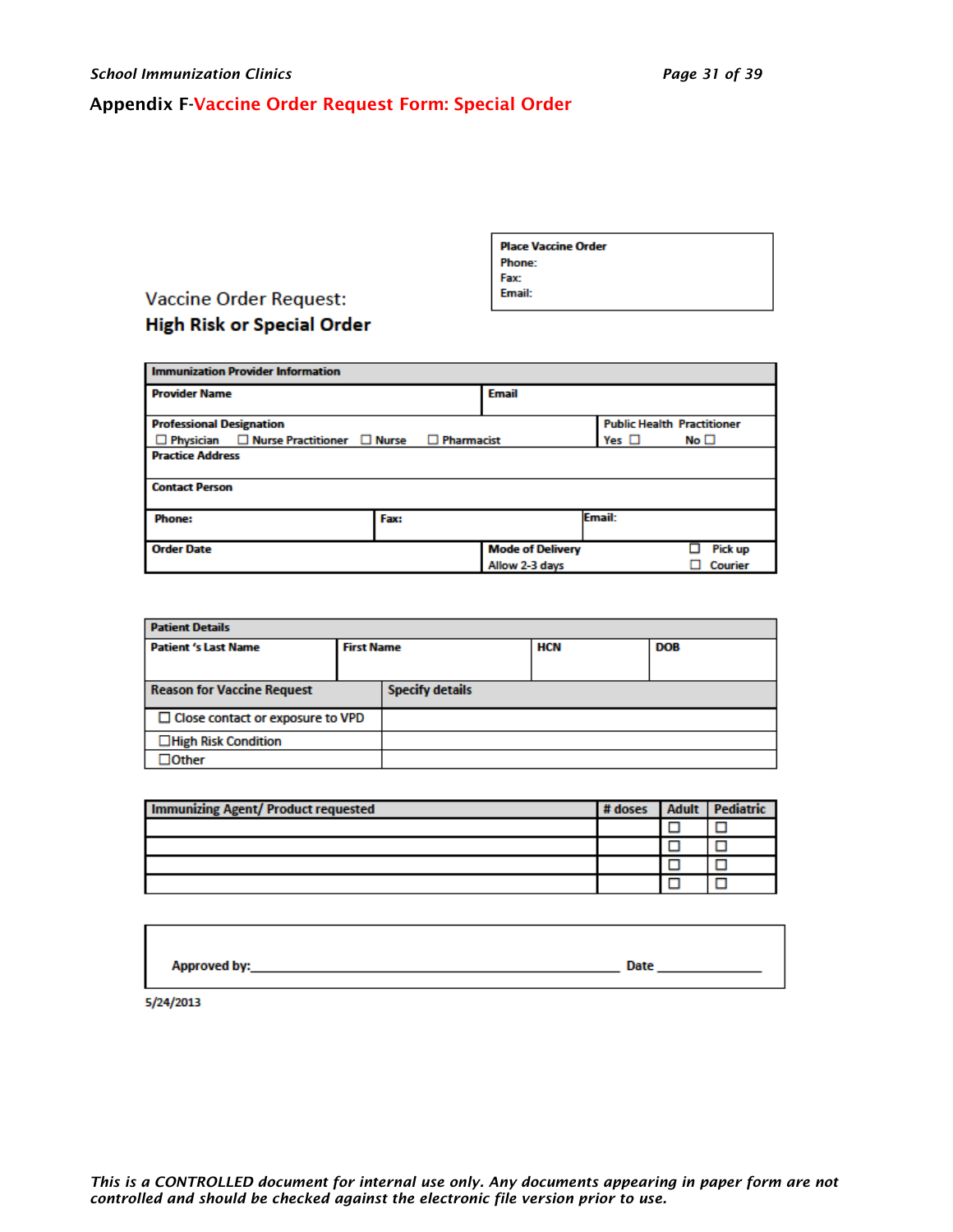# <span id="page-31-0"></span>Appendix G-School Vaccine Usage Form

*\*To be added here*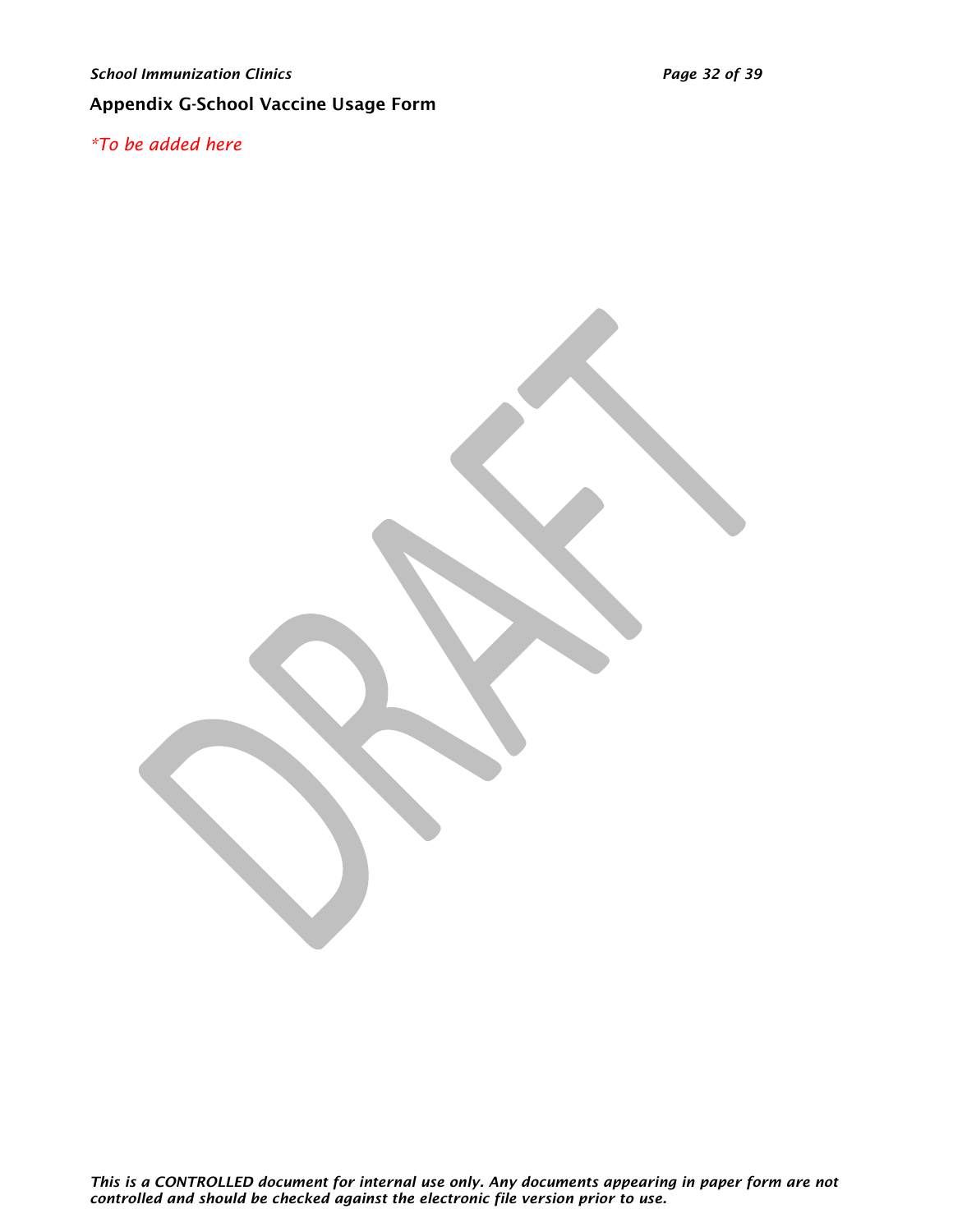### <span id="page-32-0"></span>Appendix H-SIMS: Reporting Faints-A Step by Step Guide

# SIMS

(Safety Improvement & Management System)

# Reporting Faints – A Step-By-Step How-To Guide

❖ Click on SIMS icon on desktop



❖ Sign in with Username/Password

|                                        |   | Please select your domain |
|----------------------------------------|---|---------------------------|
|                                        |   | Login                     |
|                                        |   | Username:                 |
|                                        |   | Password:                 |
|                                        |   | Login<br><b>Anonymous</b> |
|                                        |   |                           |
| rl solutions <sup>- software for</sup> | - |                           |

❖ Click on Slip/Fall icon

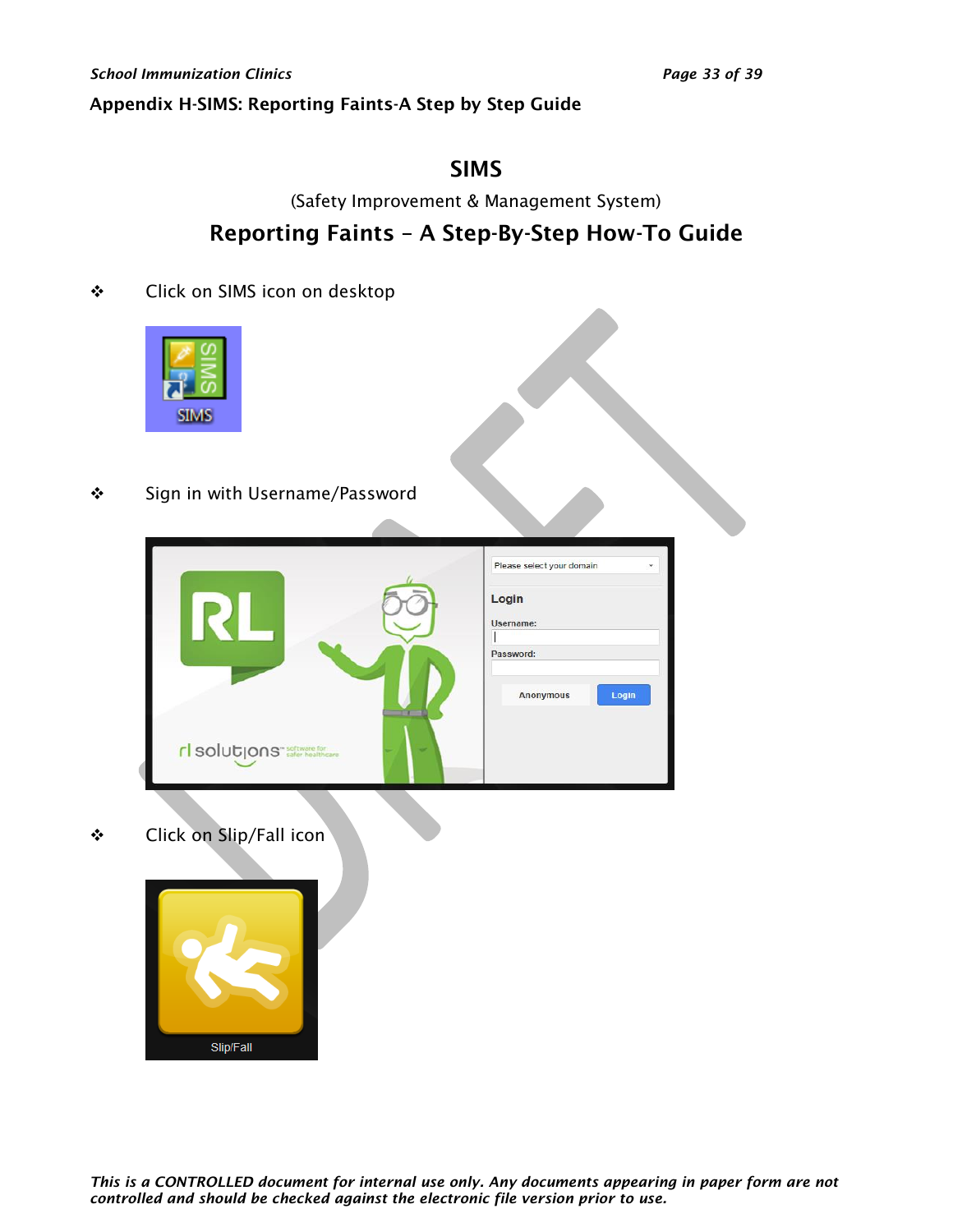#### *School Immunization Clinics Page 34 of 39*

#### Slip/Fall

#### General Information about Slip/Fall Event

- 1. Specific event type choose other
- 2. Other specific event type enter faint
- 3. Type of person affected choose community based client
- 4. Severity level (reported) choose no harm incident
- 5. Harm/injury occurred choose no
- 6. Equipment involved/malfunctioned choose no
- 7. Give brief factual description (what occurred and nursing action)

| <b>Slip/Fall</b>                                                                                                       |                               |  |  |  |
|------------------------------------------------------------------------------------------------------------------------|-------------------------------|--|--|--|
| <b>Confidential Quality Improvement Information pursuant to the<br/>Quality Improvement Information Protection Act</b> |                               |  |  |  |
| General information about the slip/fall event                                                                          |                               |  |  |  |
| Specific Event Type                                                                                                    | to Other (please specify)     |  |  |  |
| Other Specific Event Type                                                                                              | *                             |  |  |  |
| Type of Person Affected                                                                                                | $\overline{\phantom{a}}$<br>* |  |  |  |
| Severity Level (Reported)                                                                                              | $\overline{\phantom{a}}$<br>× |  |  |  |
| Harm/Injury occurred?                                                                                                  | $\overline{\phantom{a}}$<br>∗ |  |  |  |
| Equipment Involved/Malfunctioned?                                                                                      | ÷                             |  |  |  |
| <b>Brief Factual Description</b>                                                                                       | *                             |  |  |  |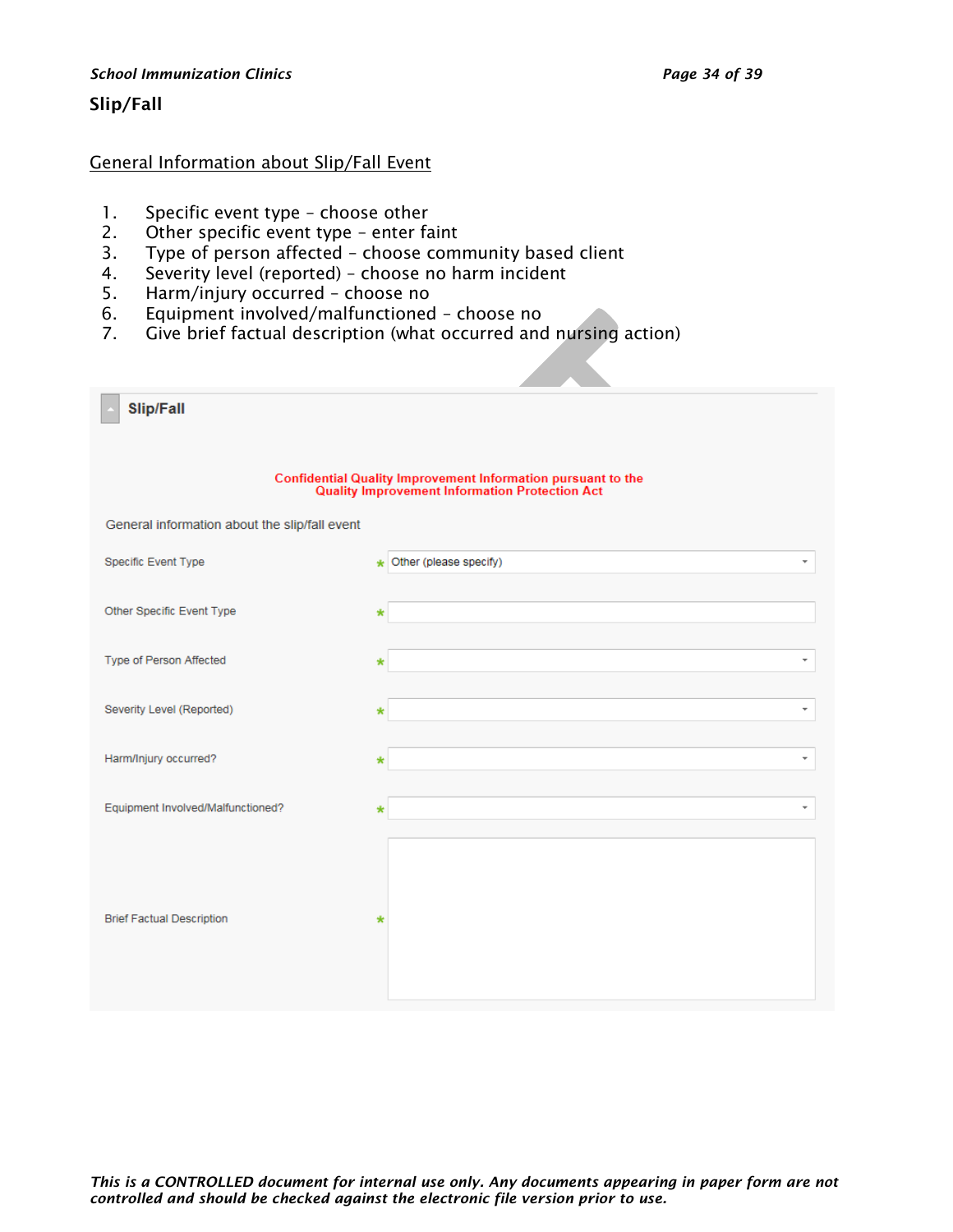#### *School Immunization Clinics Page 35 of 39*

#### Slip/Fall Event Details

- 1. Fall witnessed choose appropriate answer
- 2. Mobility status at time of fall leave blank
- 3. Attempted action prior to fall leave blank
- 4. Was lift equipment used leave blank
- 5. Fall risk assessment done on admission leave blank
- 6. Time of last fall risk assessment leave blank
- 7. Last fall risk assessment score leave blank
- 8. Fall risk assessment score post fall leave blank
- 9. Restraints in place leave blank
- 10. History of falls in last month leave blank
- 11. Medication contributed to fall choose yes
- 12. Fall safety precautions in place at time of fall leave blank

| <b>Slip/Fall Event Details</b><br>Details of the slip/fall event<br>Fall witnessed?<br>÷<br>Mobility status at time of fall<br>÷<br>Attempted action prior to fall<br>$\overline{\phantom{a}}$<br>Was lift equipment used?<br>Fall risk assessment done on admission?<br>÷<br>Time of last fall risk assessment<br>÷<br>Last fall risk assessment score<br>÷<br>Fall risk assessment score post fall<br>Restraints in place?<br>÷<br>History of falls in the last month?<br>÷<br>Medication contributed to fall?<br>$\star$ Yes<br>۰<br>Fall safety precautions in place at time of fall? |  |  |
|-------------------------------------------------------------------------------------------------------------------------------------------------------------------------------------------------------------------------------------------------------------------------------------------------------------------------------------------------------------------------------------------------------------------------------------------------------------------------------------------------------------------------------------------------------------------------------------------|--|--|
|                                                                                                                                                                                                                                                                                                                                                                                                                                                                                                                                                                                           |  |  |
|                                                                                                                                                                                                                                                                                                                                                                                                                                                                                                                                                                                           |  |  |
|                                                                                                                                                                                                                                                                                                                                                                                                                                                                                                                                                                                           |  |  |
|                                                                                                                                                                                                                                                                                                                                                                                                                                                                                                                                                                                           |  |  |
|                                                                                                                                                                                                                                                                                                                                                                                                                                                                                                                                                                                           |  |  |
|                                                                                                                                                                                                                                                                                                                                                                                                                                                                                                                                                                                           |  |  |
|                                                                                                                                                                                                                                                                                                                                                                                                                                                                                                                                                                                           |  |  |
|                                                                                                                                                                                                                                                                                                                                                                                                                                                                                                                                                                                           |  |  |
|                                                                                                                                                                                                                                                                                                                                                                                                                                                                                                                                                                                           |  |  |
|                                                                                                                                                                                                                                                                                                                                                                                                                                                                                                                                                                                           |  |  |
|                                                                                                                                                                                                                                                                                                                                                                                                                                                                                                                                                                                           |  |  |
|                                                                                                                                                                                                                                                                                                                                                                                                                                                                                                                                                                                           |  |  |
|                                                                                                                                                                                                                                                                                                                                                                                                                                                                                                                                                                                           |  |  |
|                                                                                                                                                                                                                                                                                                                                                                                                                                                                                                                                                                                           |  |  |

*This is a CONTROLLED document for internal use only. Any documents appearing in paper form are not controlled and should be checked against the electronic file version prior to use.*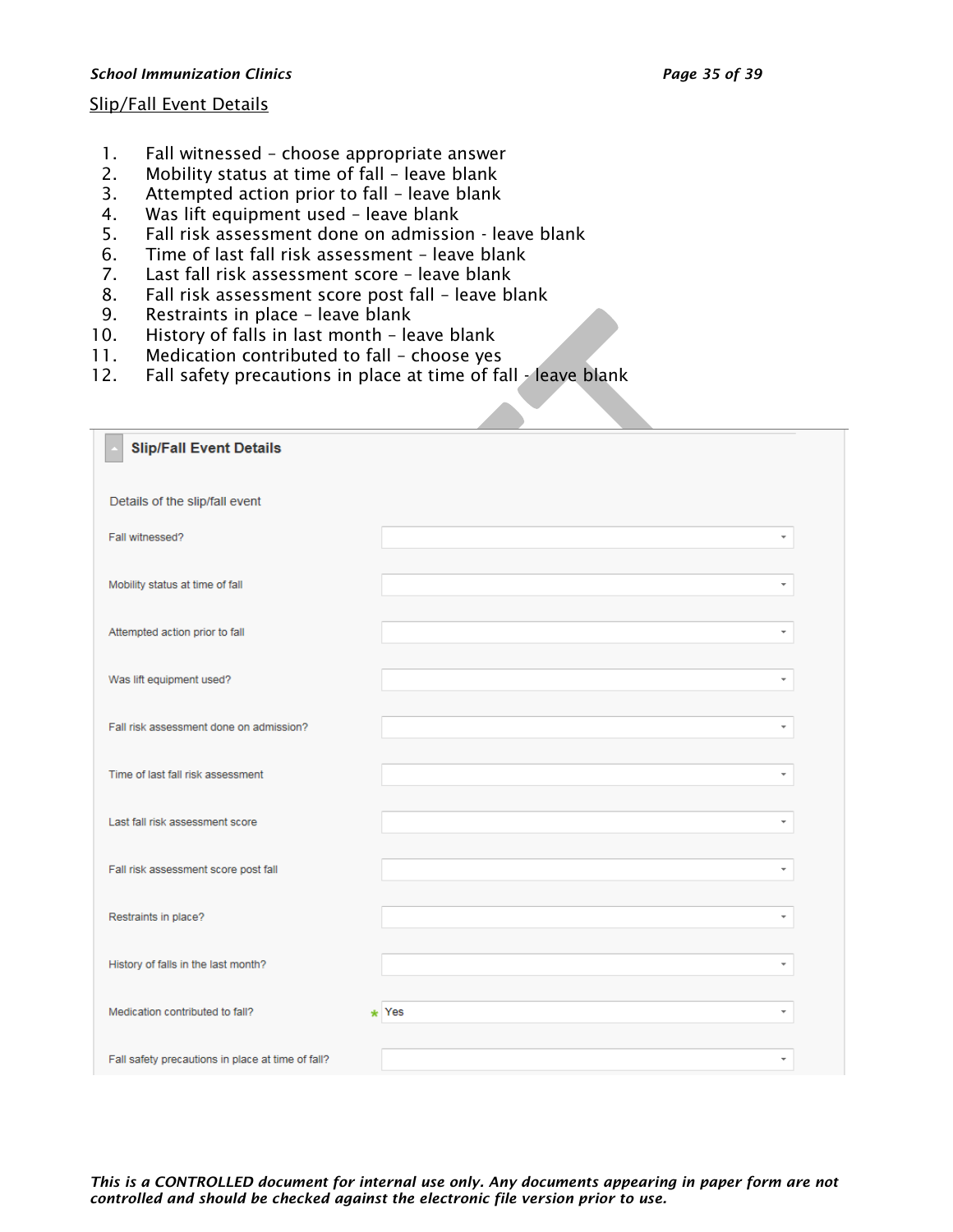#### *School Immunization Clinics Page 36 of 39*

#### Medication Involved

• Click add to enter medication details

| <b>Medication Involved</b>            |                                       |  |
|---------------------------------------|---------------------------------------|--|
| Click Add to enter medication details |                                       |  |
| Medication(s) Involved                |                                       |  |
| <b>Drug Generic Name Ordered</b>      | <b>Drug Generic Name Administered</b> |  |
| <b>Not Specified</b>                  |                                       |  |
| <b>Add</b> Modify Delete              |                                       |  |
|                                       |                                       |  |

#### When or Where Event Occurred

- Event date (dd/mm/yyyy)
- Time (use 24 hour clock)
- Authority/Zone/Branch choose correct Zone
- Site choose Public Health
- Medical service or department choose Public Health
- Floor/Clinic/Unit choose PH Protecting Health team

| <b>When and Where Event Occurred</b>     |                                     |  |
|------------------------------------------|-------------------------------------|--|
|                                          |                                     |  |
|                                          |                                     |  |
| <b>Event Date</b>                        | $\star$                             |  |
| dd/mm/yyyy                               |                                     |  |
| Time (00:00)                             | $\star$ $-$                         |  |
| (Please use 24 hour time)                |                                     |  |
|                                          |                                     |  |
| Authority/Zone/Branch                    | $\overline{\phantom{a}}$<br>$\ast$  |  |
| Site                                     | $\tau$<br>$\star$                   |  |
|                                          |                                     |  |
| Medical Service or Department            | $\overline{\phantom{a}}$<br>$\star$ |  |
|                                          |                                     |  |
| Floor/Clinic/Unit                        | $\overline{\phantom{a}}$<br>$\ast$  |  |
| Click TRASH BIN to clear location values |                                     |  |
|                                          |                                     |  |
|                                          |                                     |  |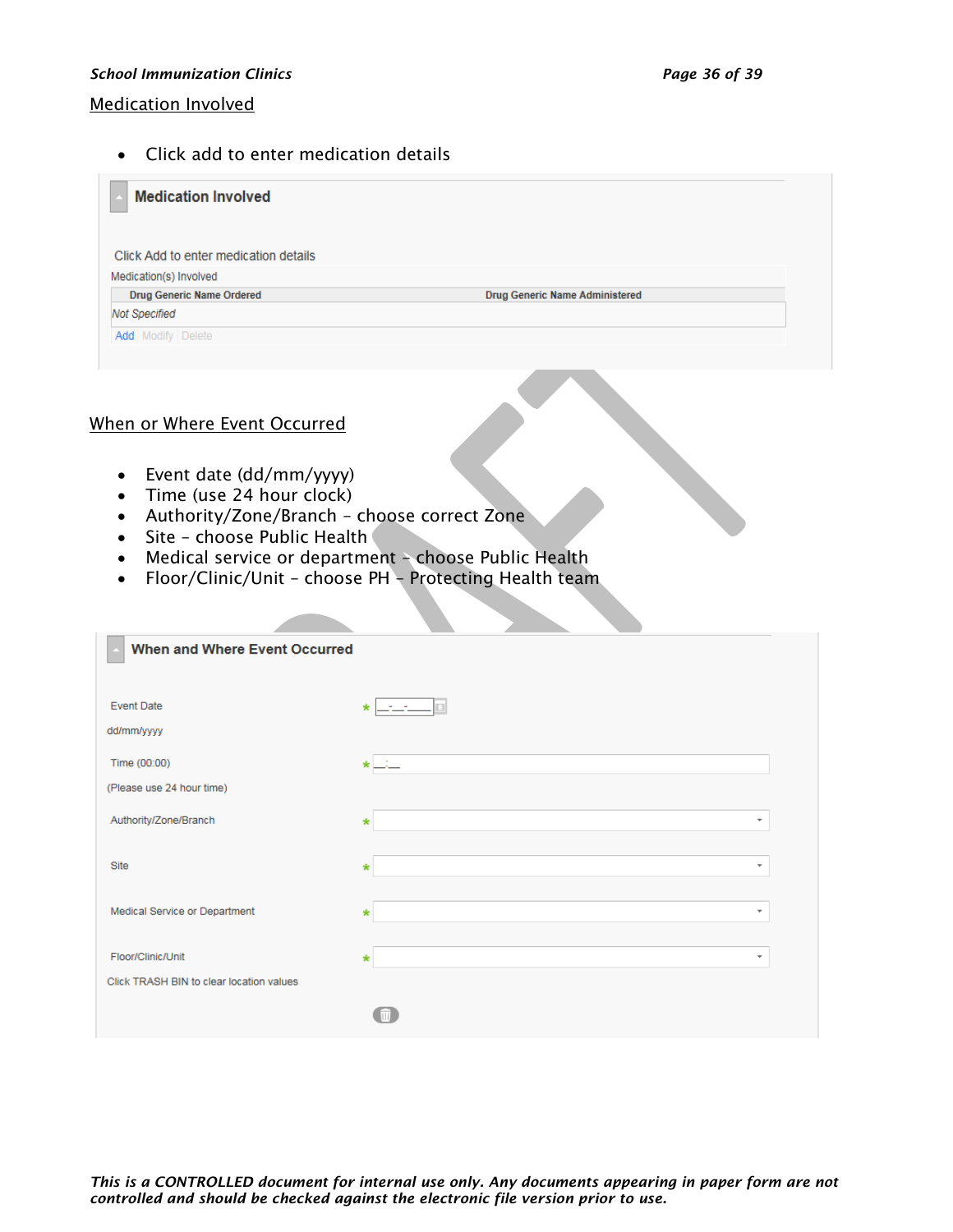#### *School Immunization Clinics Page 37 of 39*

#### Person Affected Details (Details of the person affected by the event)

- Medical record number leave blank
- Health card number (MSI) enter HCN if provided
- Alternate number (OOP/Mil/etc.) leave blank
- Person affected first name \*mandatory field\*
- Person affected last name \*mandatory field\*
- Person affected date of birth dd/mm/yyyy
- Person affected age will automatically populate field

| <b>Person Affected Details</b>              |                          |
|---------------------------------------------|--------------------------|
|                                             |                          |
| Details of the person affected by the event |                          |
| Medical Record Number                       | $\bullet$                |
|                                             |                          |
| Health Card Number (MSI)                    | $\bullet$                |
|                                             |                          |
| Alternate Number(OOP/Mil/etc.)              | $\mathbf{C}$             |
|                                             |                          |
| Person Affected First Name                  | $\star$                  |
|                                             |                          |
| Person Affected Last Name                   | $\ast$                   |
|                                             |                          |
| Person Affected Date of Birth               |                          |
| dd/mm/yyyy                                  |                          |
|                                             |                          |
| Person Affected Age                         |                          |
|                                             | $\overline{\phantom{a}}$ |

## Disclosure Details

- Was the event initially disclosed to patient/client choose yes
- Was the event disclosed to the decision maker/family choose yes

| Disclosure Details                                    |  |
|-------------------------------------------------------|--|
|                                                       |  |
| Was the event initially disclosed to patient/client?  |  |
|                                                       |  |
|                                                       |  |
| Was the event disclosed to the decision maker/family? |  |
|                                                       |  |

*This is a CONTROLLED document for internal use only. Any documents appearing in paper form are not controlled and should be checked against the electronic file version prior to use.*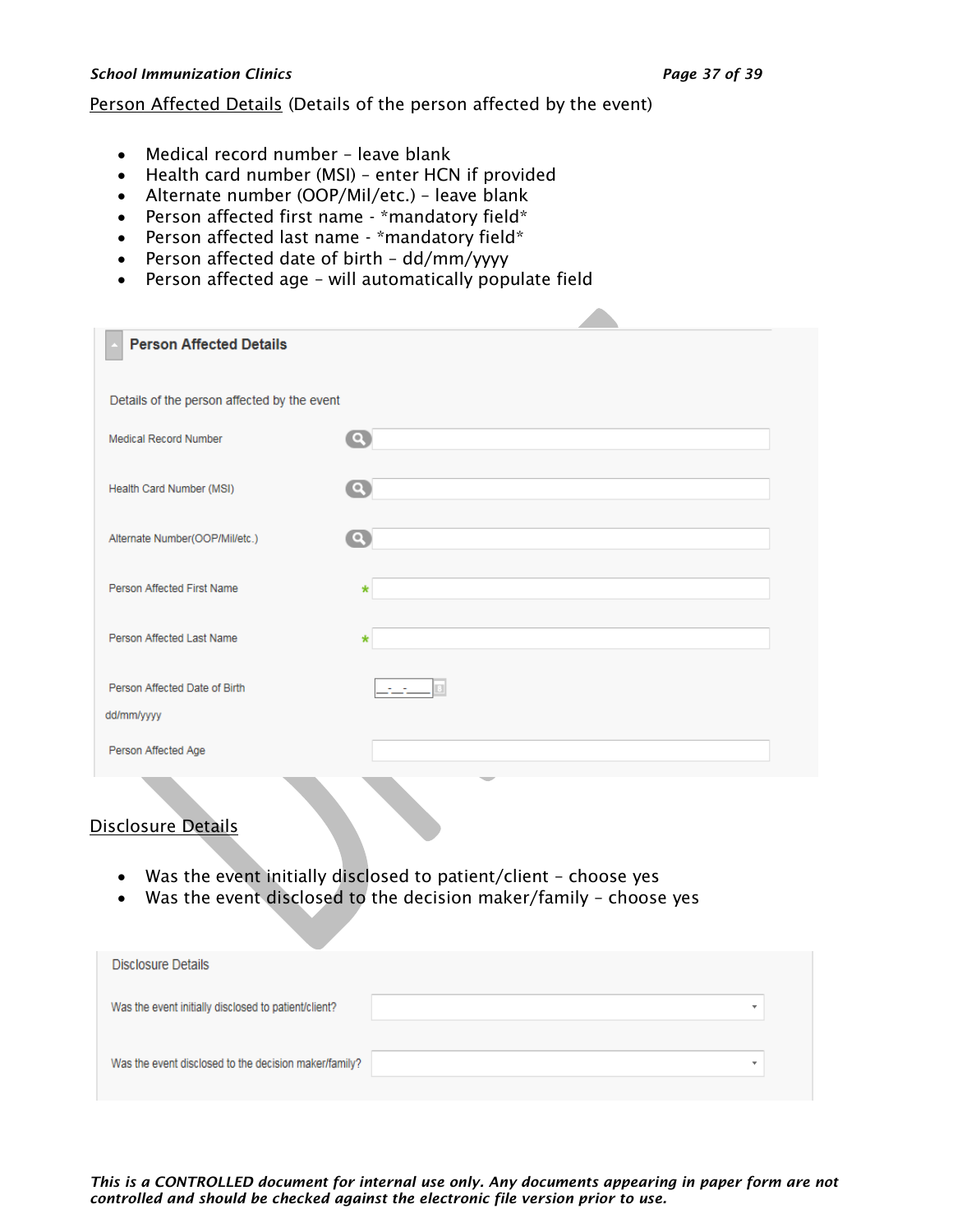#### Parties' Involved/Notified/Witnesses

- Click add
- Add any staff involved/witnesses/family that was notified by filling in drop-down attachments

| <b>Parties Involved / Notified / Witnesses</b> |                                                                         |
|------------------------------------------------|-------------------------------------------------------------------------|
|                                                | Click Add to enter parties involved / notified / witnesses in the event |
| Party Involved / Notified / Witnesses          |                                                                         |
| Role                                           | <b>Name</b>                                                             |
| <b>Not Specified</b>                           |                                                                         |
| <b>Add</b> Modify Delete                       |                                                                         |
|                                                |                                                                         |
|                                                |                                                                         |

#### **Attachments**

• Do not add any health record or human resource documentation

| <b>Attachments</b>                                |                                                                   |                    |
|---------------------------------------------------|-------------------------------------------------------------------|--------------------|
|                                                   |                                                                   |                    |
|                                                   |                                                                   |                    |
|                                                   | Do NOT attach ANY health record or human resources documentation. |                    |
| <b>Attachments</b><br><b>FileName</b><br>Category |                                                                   | <b>Description</b> |
| <b>Not Specified</b>                              |                                                                   |                    |
| Open Add Modify Remove                            |                                                                   |                    |
|                                                   |                                                                   |                    |
|                                                   |                                                                   |                    |
| Submit (located on the bottom right of screen)    |                                                                   |                    |
|                                                   |                                                                   |                    |
|                                                   |                                                                   |                    |
|                                                   |                                                                   |                    |
|                                                   |                                                                   |                    |
|                                                   |                                                                   |                    |
| <b>Submit &amp; Copy</b><br><b>Delete</b>         | <b>Submit</b>                                                     |                    |
|                                                   |                                                                   |                    |
|                                                   |                                                                   |                    |
|                                                   |                                                                   |                    |
|                                                   |                                                                   |                    |